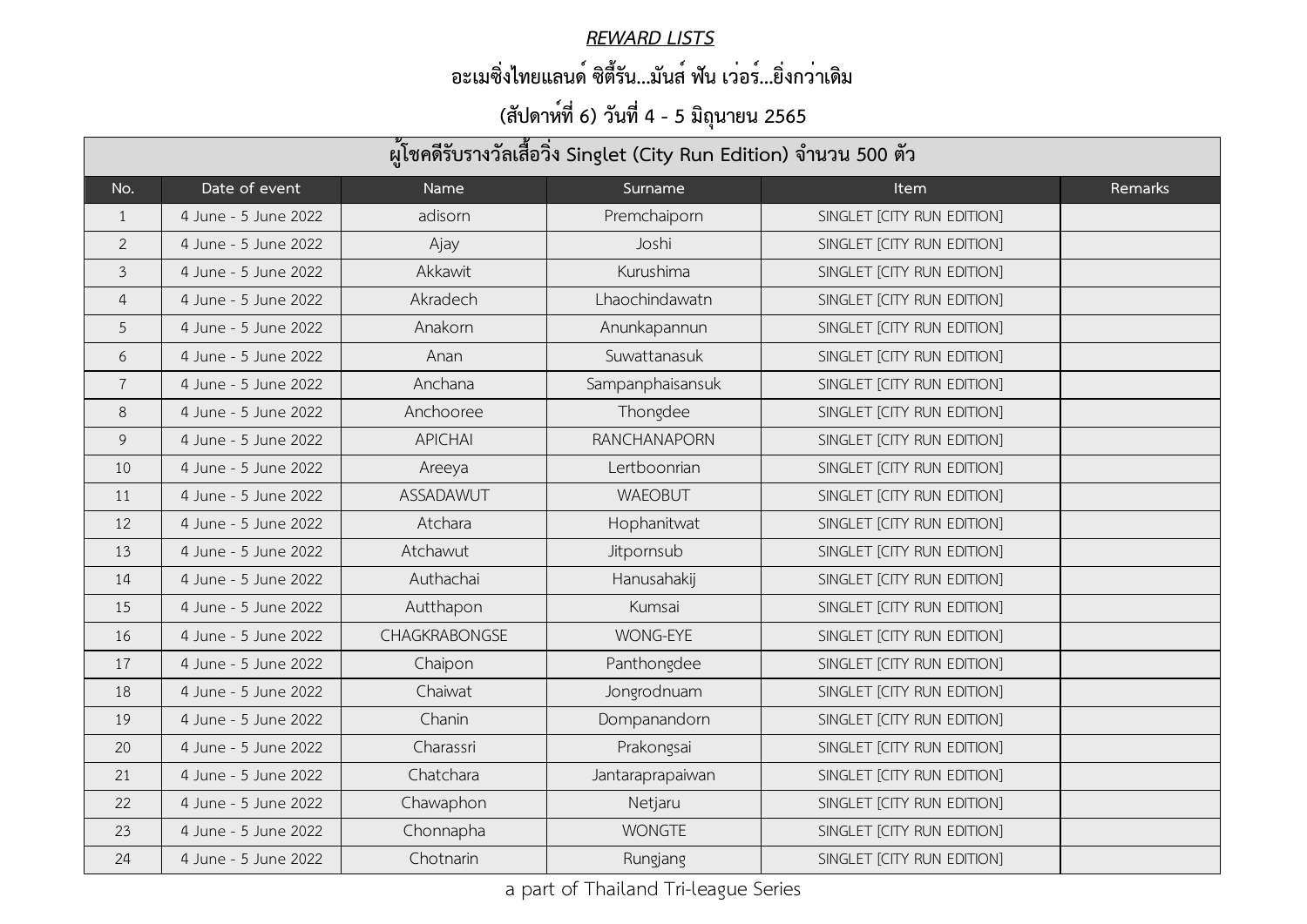#### *REWARD LISTS*

### **อะเมซิ่งไทยแลนด์ ซิตี้รัน...มันส์ ฟัน เว่อร์...ยิ่งกว่าเดิม**

| ผู้โชคดีรับรางวัลเสื้อวิ่ง Singlet (City Run Edition) จำนวน 500 ตัว |                      |                |                   |                            |         |  |  |
|---------------------------------------------------------------------|----------------------|----------------|-------------------|----------------------------|---------|--|--|
| No.                                                                 | Date of event        | Name           | Surname           | <b>Item</b>                | Remarks |  |  |
| 25                                                                  | 4 June - 5 June 2022 | Chuchai        | Kraikeratekong    | SINGLET [CITY RUN EDITION] |         |  |  |
| 26                                                                  | 4 June - 5 June 2022 | Chuthinan      | Trendall          | SINGLET [CITY RUN EDITION] |         |  |  |
| 27                                                                  | 4 June - 5 June 2022 | darawan        | rattanakij        | SINGLET [CITY RUN EDITION] |         |  |  |
| 28                                                                  | 4 June - 5 June 2022 | Dhanvalarp     | Sukkaraks         | SINGLET [CITY RUN EDITION] |         |  |  |
| 29                                                                  | 4 June - 5 June 2022 | duan           | xiaoyong          | SINGLET [CITY RUN EDITION] |         |  |  |
| 30                                                                  | 4 June - 5 June 2022 | Duangjai       | Tajoparung        | SINGLET [CITY RUN EDITION] |         |  |  |
| 31                                                                  | 4 June - 5 June 2022 | Duangporn      | Saetang           | SINGLET [CITY RUN EDITION] |         |  |  |
| 32                                                                  | 4 June - 5 June 2022 | Ekkachai       | Teerakamjai       | SINGLET [CITY RUN EDITION] |         |  |  |
| 33                                                                  | 4 June - 5 June 2022 | Hasanah        | Pruengsri         | SINGLET [CITY RUN EDITION] |         |  |  |
| 34                                                                  | 4 June - 5 June 2022 | Hussakun       | Jongvong          | SINGLET [CITY RUN EDITION] |         |  |  |
| 35                                                                  | 4 June - 5 June 2022 | Ibteesan       | Daraoh            | SINGLET [CITY RUN EDITION] |         |  |  |
| 36                                                                  | 4 June - 5 June 2022 | Iklas          | Waemamu           | SINGLET [CITY RUN EDITION] |         |  |  |
| 37                                                                  | 4 June - 5 June 2022 | <i>Isseree</i> | <b>Bunpheng</b>   | SINGLET [CITY RUN EDITION] |         |  |  |
| 38                                                                  | 4 June - 5 June 2022 | Jakkrit        | Sangpetch         | SINGLET [CITY RUN EDITION] |         |  |  |
| 39                                                                  | 4 June - 5 June 2022 | Janita         | $\bigcup$         | SINGLET [CITY RUN EDITION] |         |  |  |
| 40                                                                  | 4 June - 5 June 2022 | <b>JARUWAN</b> | <b>THABTIM</b>    | SINGLET [CITY RUN EDITION] |         |  |  |
| 41                                                                  | 4 June - 5 June 2022 | Jeerawat       | Polsri            | SINGLET [CITY RUN EDITION] |         |  |  |
| 42                                                                  | 4 June - 5 June 2022 | Jintana        | Chaiyawat         | SINGLET [CITY RUN EDITION] |         |  |  |
| 43                                                                  | 4 June - 5 June 2022 | <b>Jirat</b>   | Supharatthanasiri | SINGLET [CITY RUN EDITION] |         |  |  |
| 44                                                                  | 4 June - 5 June 2022 | Jirath         | Lisitthiwong      | SINGLET [CITY RUN EDITION] |         |  |  |
| 45                                                                  | 4 June - 5 June 2022 | Jirawat        | Chainok           | SINGLET [CITY RUN EDITION] |         |  |  |
| 46                                                                  | 4 June - 5 June 2022 | jirawat        | thabthim          | SINGLET [CITY RUN EDITION] |         |  |  |
| 47                                                                  | 4 June - 5 June 2022 | Kajorn         | Phipatanasuphorn  | SINGLET [CITY RUN EDITION] |         |  |  |
| 48                                                                  | 4 June - 5 June 2022 | Kamlai         | Kaewkamkong       | SINGLET [CITY RUN EDITION] |         |  |  |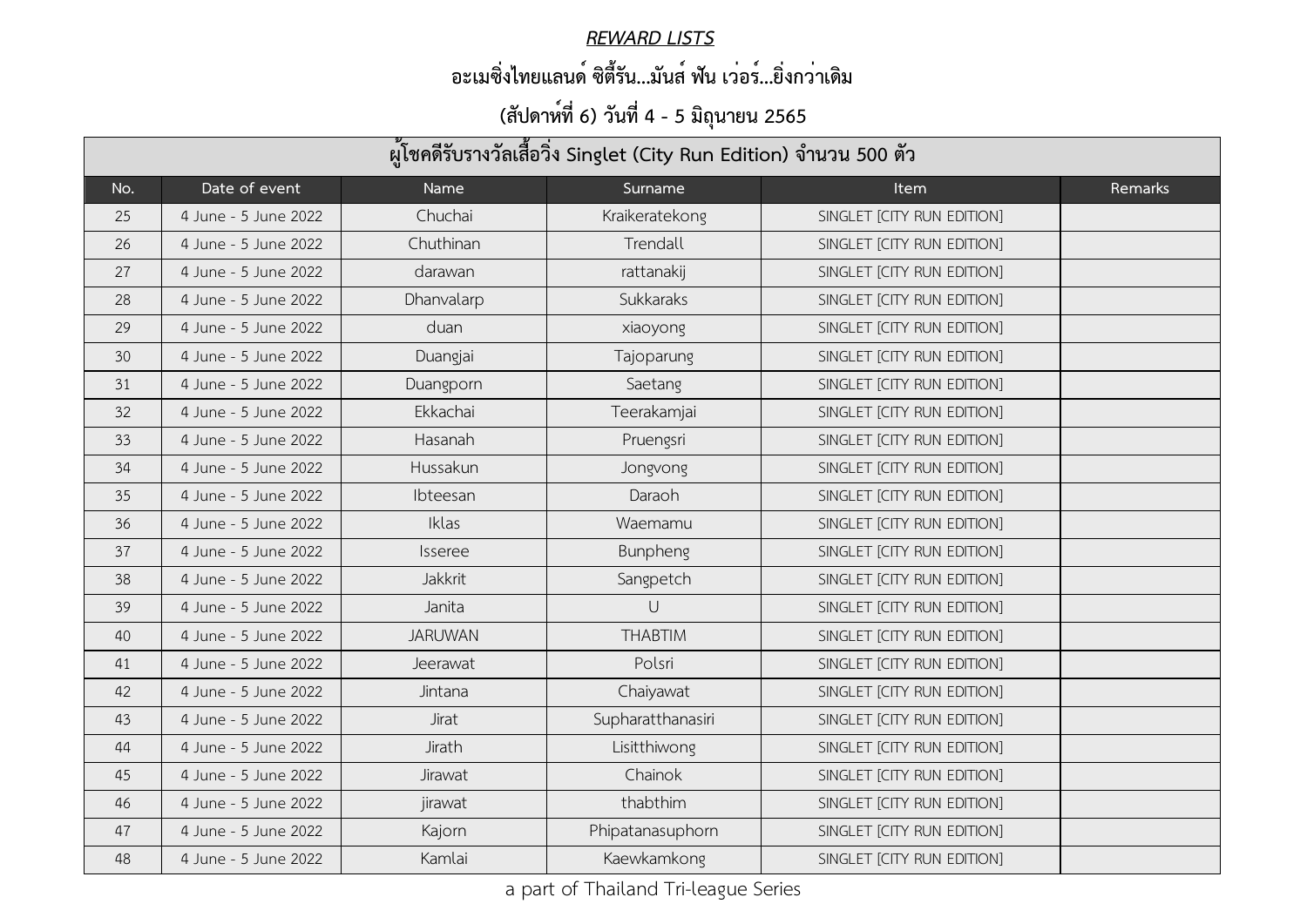#### *REWARD LISTS*

### **อะเมซิ่งไทยแลนด์ ซิตี้รัน...มันส์ ฟัน เว่อร์...ยิ่งกว่าเดิม**

| ้ผู้โชคดีรับรางวัลเสื้อวิ่ง Singlet (City Run Edition) จำนวน 500 ตัว |                      |                  |                     |                            |         |  |  |
|----------------------------------------------------------------------|----------------------|------------------|---------------------|----------------------------|---------|--|--|
| No.                                                                  | Date of event        | Name             | Surname             | <b>Item</b>                | Remarks |  |  |
| 49                                                                   | 4 June - 5 June 2022 | Kamolchanok      | Kiatdechpanya       | SINGLET [CITY RUN EDITION] |         |  |  |
| 50                                                                   | 4 June - 5 June 2022 | kamolwan         | Tantimala           | SINGLET [CITY RUN EDITION] |         |  |  |
| 51                                                                   | 4 June - 5 June 2022 | kanjana          | Ratanarat           | SINGLET [CITY RUN EDITION] |         |  |  |
| 52                                                                   | 4 June - 5 June 2022 | kanjana          | wimolprasertkul     | SINGLET [CITY RUN EDITION] |         |  |  |
| 53                                                                   | 4 June - 5 June 2022 | Keerati          | Amarittipong        | SINGLET [CITY RUN EDITION] |         |  |  |
| 54                                                                   | 4 June - 5 June 2022 | Kenneth          | Prakobchart         | SINGLET [CITY RUN EDITION] |         |  |  |
| 55                                                                   | 4 June - 5 June 2022 | Ketrapee         | Sahatchot           | SINGLET [CITY RUN EDITION] |         |  |  |
| 56                                                                   | 4 June - 5 June 2022 | Khemachart       | Khompairee          | SINGLET [CITY RUN EDITION] |         |  |  |
| 57                                                                   | 4 June - 5 June 2022 | khom             | trikhumphan         | SINGLET [CITY RUN EDITION] |         |  |  |
| 58                                                                   | 4 June - 5 June 2022 | Khomsan          | Kitcharoenchai      | SINGLET [CITY RUN EDITION] |         |  |  |
| 59                                                                   | 4 June - 5 June 2022 | Khunnapat        | Chavanothai         | SINGLET [CITY RUN EDITION] |         |  |  |
| 60                                                                   | 4 June - 5 June 2022 | Khwankhao        | Sivaraksa           | SINGLET [CITY RUN EDITION] |         |  |  |
| 61                                                                   | 4 June - 5 June 2022 | Kitdtin          | <b>Burinkul</b>     | SINGLET [CITY RUN EDITION] |         |  |  |
| 62                                                                   | 4 June - 5 June 2022 | Kitipan          | Chanson             | SINGLET [CITY RUN EDITION] |         |  |  |
| 63                                                                   | 4 June - 5 June 2022 | Kittipat         | Bootprasert         | SINGLET [CITY RUN EDITION] |         |  |  |
| 64                                                                   | 4 June - 5 June 2022 | <b>KITTIPONG</b> | <b>UDKHA</b>        | SINGLET [CITY RUN EDITION] |         |  |  |
| 65                                                                   | 4 June - 5 June 2022 | Kittisak         | Umma                | SINGLET [CITY RUN EDITION] |         |  |  |
| 66                                                                   | 4 June - 5 June 2022 | Kittisak         | Navalertpreecha     | SINGLET [CITY RUN EDITION] |         |  |  |
| 67                                                                   | 4 June - 5 June 2022 | Kittisak         | Arunrattanakul      | SINGLET [CITY RUN EDITION] |         |  |  |
| 68                                                                   | 4 June - 5 June 2022 | Kochakorn        | Boonrittiphol       | SINGLET [CITY RUN EDITION] |         |  |  |
| 69                                                                   | 4 June - 5 June 2022 | Kornjirat        | Jiranantayod        | SINGLET [CITY RUN EDITION] |         |  |  |
| 70                                                                   | 4 June - 5 June 2022 | Kornnorapon      | Imboriboon          | SINGLET [CITY RUN EDITION] |         |  |  |
| 71                                                                   | 4 June - 5 June 2022 | Kosin            | Permpoonsathaporn   | SINGLET [CITY RUN EDITION] |         |  |  |
| 72                                                                   | 4 June - 5 June 2022 | Kraivitch        | Krailertvanichphong | SINGLET [CITY RUN EDITION] |         |  |  |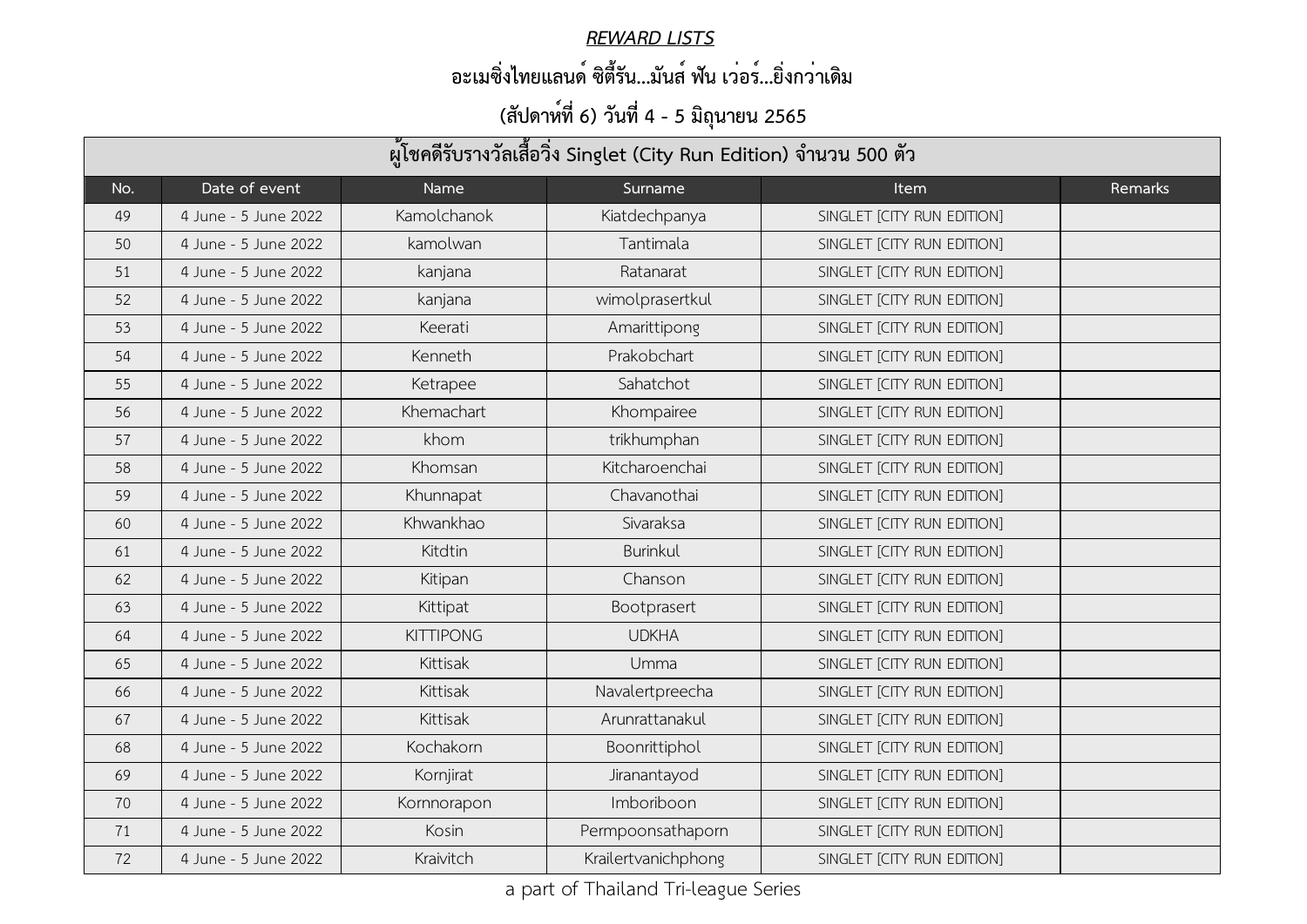#### *REWARD LISTS*

### **อะเมซิ่งไทยแลนด์ ซิตี้รัน...มันส์ ฟัน เว่อร์...ยิ่งกว่าเดิม**

| ผู้โชคดีรับรางวัลเสื้อวิ่ง Singlet (City Run Edition) จำนวน 500 ตัว |                      |               |                 |                            |         |  |  |
|---------------------------------------------------------------------|----------------------|---------------|-----------------|----------------------------|---------|--|--|
| No.                                                                 | Date of event        | Name          | Surname         | <b>Item</b>                | Remarks |  |  |
| 73                                                                  | 4 June - 5 June 2022 | kreangkrai    | arayaasanee     | SINGLET [CITY RUN EDITION] |         |  |  |
| 74                                                                  | 4 June - 5 June 2022 | kritsana      | ouanlume        | SINGLET [CITY RUN EDITION] |         |  |  |
| 75                                                                  | 4 June - 5 June 2022 | Kritsana      | Settapittayakul | SINGLET [CITY RUN EDITION] |         |  |  |
| 76                                                                  | 4 June - 5 June 2022 | Krittikorn    | mar-among       | SINGLET [CITY RUN EDITION] |         |  |  |
| 77                                                                  | 4 June - 5 June 2022 | Kuanchai      | Tanjae          | SINGLET [CITY RUN EDITION] |         |  |  |
| 78                                                                  | 4 June - 5 June 2022 | kullachet     | cheepchon       | SINGLET [CITY RUN EDITION] |         |  |  |
| 79                                                                  | 4 June - 5 June 2022 | Kwanchanok    | siri            | SINGLET [CITY RUN EDITION] |         |  |  |
| 80                                                                  | 4 June - 5 June 2022 | Lida          | A               | SINGLET [CITY RUN EDITION] |         |  |  |
| 81                                                                  | 4 June - 5 June 2022 | Manit         | Triluksanavilai | SINGLET [CITY RUN EDITION] |         |  |  |
| 82                                                                  | 4 June - 5 June 2022 | Manoh         | Mongkoltananont | SINGLET [CITY RUN EDITION] |         |  |  |
| 83                                                                  | 4 June - 5 June 2022 | Masiri        | Manomaiwajee    | SINGLET [CITY RUN EDITION] |         |  |  |
| 84                                                                  | 4 June - 5 June 2022 | <b>MATEE</b>  | <b>THIPLERT</b> | SINGLET [CITY RUN EDITION] |         |  |  |
| 85                                                                  | 4 June - 5 June 2022 | mongkol       | nanudon         | SINGLET [CITY RUN EDITION] |         |  |  |
| 86                                                                  | 4 June - 5 June 2022 | Montakarn     | Jaroenpiam      | SINGLET [CITY RUN EDITION] |         |  |  |
| 87                                                                  | 4 June - 5 June 2022 | Montree       | Choomsri        | SINGLET [CITY RUN EDITION] |         |  |  |
| 88                                                                  | 4 June - 5 June 2022 | Mr.AMNAT      | NOYPRASOP       | SINGLET [CITY RUN EDITION] |         |  |  |
| 89                                                                  | 4 June - 5 June 2022 | Muhammadfitri | U-Sang          | SINGLET [CITY RUN EDITION] |         |  |  |
| 90                                                                  | 4 June - 5 June 2022 | Nadtanan      | Phaladechanon   | SINGLET [CITY RUN EDITION] |         |  |  |
| 91                                                                  | 4 June - 5 June 2022 | Nan           | Noon            | SINGLET [CITY RUN EDITION] |         |  |  |
| 92                                                                  | 4 June - 5 June 2022 | Nantawat      | Chanput         | SINGLET [CITY RUN EDITION] |         |  |  |
| 93                                                                  | 4 June - 5 June 2022 | Naphol        | Pramoonpong     | SINGLET [CITY RUN EDITION] |         |  |  |
| 94                                                                  | 4 June - 5 June 2022 | Napop         | Siripong        | SINGLET [CITY RUN EDITION] |         |  |  |
| 95                                                                  | 4 June - 5 June 2022 | Narinthron    | Satpretpry      | SINGLET [CITY RUN EDITION] |         |  |  |
| 96                                                                  | 4 June - 5 June 2022 | Natechanoke   | Arthiphanu      | SINGLET [CITY RUN EDITION] |         |  |  |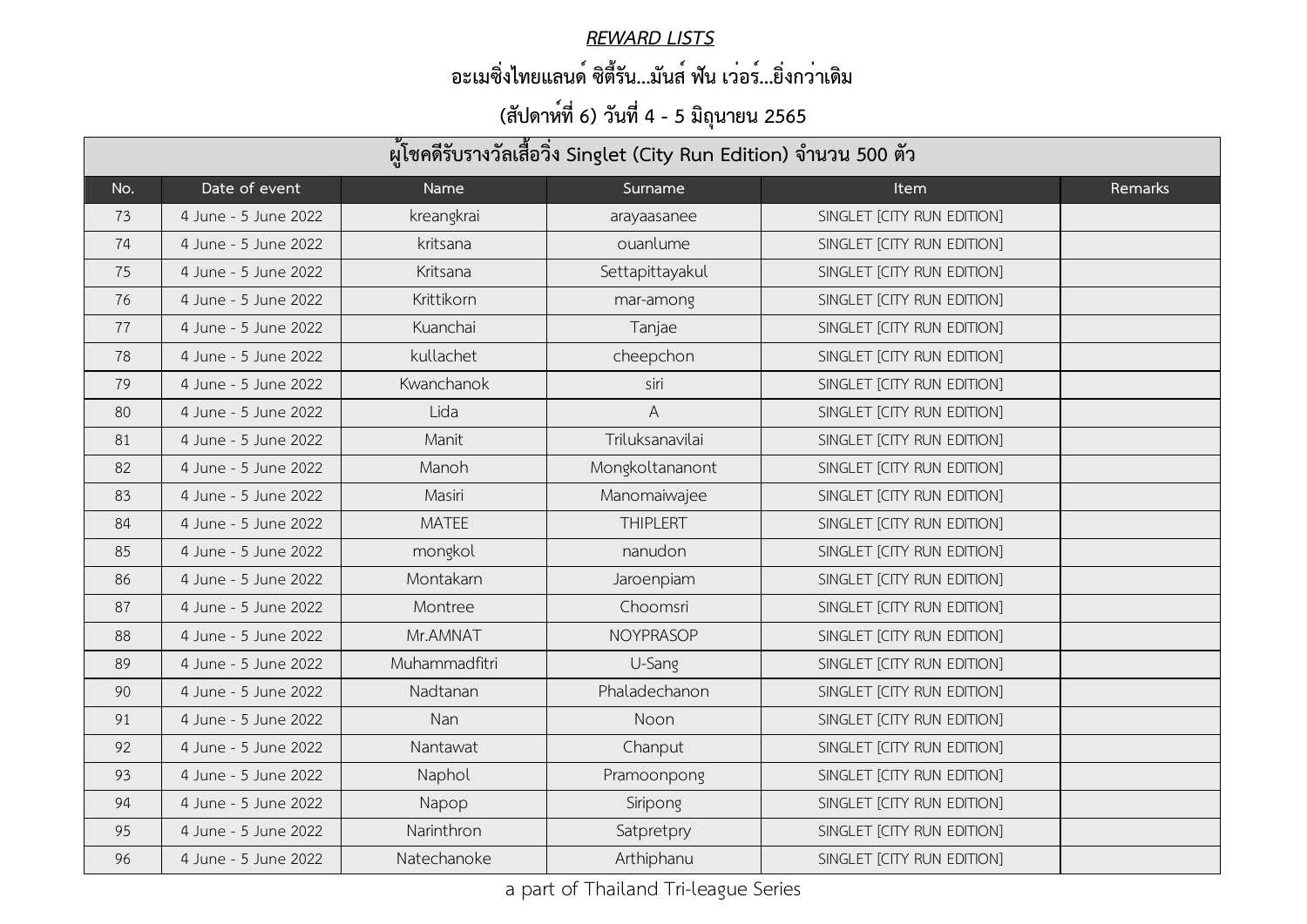#### *REWARD LISTS*

### **อะเมซิ่งไทยแลนด์ ซิตี้รัน...มันส์ ฟัน เว่อร์...ยิ่งกว่าเดิม**

| ผู้โชคดีรับรางวัลเสื้อวิ่ง Singlet (City Run Edition) จำนวน 500 ตัว |                      |             |                    |                            |                |  |  |
|---------------------------------------------------------------------|----------------------|-------------|--------------------|----------------------------|----------------|--|--|
| No.                                                                 | Date of event        | Name        | Surname            | <b>Item</b>                | <b>Remarks</b> |  |  |
| 97                                                                  | 4 June - 5 June 2022 | Natha       | Raveephusuta       | SINGLET [CITY RUN EDITION] |                |  |  |
| 98                                                                  | 4 June - 5 June 2022 | Nathapol    | Nualchandrkul      | SINGLET [CITY RUN EDITION] |                |  |  |
| 99                                                                  | 4 June - 5 June 2022 | Natnicha    | Aramying           | SINGLET [CITY RUN EDITION] |                |  |  |
| 100                                                                 | 4 June - 5 June 2022 | Nattachai   | Wattanatrakunsuk   | SINGLET [CITY RUN EDITION] |                |  |  |
| 101                                                                 | 4 June - 5 June 2022 | Nattakorn   | <b>Nakosiri</b>    | SINGLET [CITY RUN EDITION] |                |  |  |
| 102                                                                 | 4 June - 5 June 2022 | Nattapong   | Tinbute            | SINGLET [CITY RUN EDITION] |                |  |  |
| 103                                                                 | 4 June - 5 June 2022 | Nattawut    | Sangwong           | SINGLET [CITY RUN EDITION] |                |  |  |
| 104                                                                 | 4 June - 5 June 2022 | Nattaya     | Charoenjentham     | SINGLET [CITY RUN EDITION] |                |  |  |
| 105                                                                 | 4 June - 5 June 2022 | Natthanawut | Pisitpholkul       | SINGLET [CITY RUN EDITION] |                |  |  |
| 106                                                                 | 4 June - 5 June 2022 | Natthawan   | Likitmongkonsakun  | SINGLET [CITY RUN EDITION] |                |  |  |
| 107                                                                 | 4 June - 5 June 2022 | Navawut     | Pipattanakitjaroen | SINGLET [CITY RUN EDITION] |                |  |  |
| 108                                                                 | 4 June - 5 June 2022 | Navawut     | Pipattanakitjaroen | SINGLET [CITY RUN EDITION] |                |  |  |
| 109                                                                 | 4 June - 5 June 2022 | Niphon      | Wansophark         | SINGLET [CITY RUN EDITION] |                |  |  |
| 110                                                                 | 4 June - 5 June 2022 | Norasak     | Suvachittanont     | SINGLET [CITY RUN EDITION] |                |  |  |
| 111                                                                 | 4 June - 5 June 2022 | Nuchaporn   | Busapabutr         | SINGLET [CITY RUN EDITION] |                |  |  |
| 112                                                                 | 4 June - 5 June 2022 | Num         | San                | SINGLET [CITY RUN EDITION] |                |  |  |
| 113                                                                 | 4 June - 5 June 2022 | Nurdin      | Sengsa             | SINGLET [CITY RUN EDITION] |                |  |  |
| 114                                                                 | 4 June - 5 June 2022 | Nutcha      | Tungtrongharutai   | SINGLET [CITY RUN EDITION] |                |  |  |
| 115                                                                 | 4 June - 5 June 2022 | Nutthapol   | Panpeerawong       | SINGLET [CITY RUN EDITION] |                |  |  |
| 116                                                                 | 4 June - 5 June 2022 | Nutthawut   | Tungpholanan       | SINGLET [CITY RUN EDITION] |                |  |  |
| 117                                                                 | 4 June - 5 June 2022 | Oranuch     | Wongsirasawad      | SINGLET [CITY RUN EDITION] |                |  |  |
| 118                                                                 | 4 June - 5 June 2022 | Pairoj      | WONGSASUTHIKUL     | SINGLET [CITY RUN EDITION] |                |  |  |
| 119                                                                 | 4 June - 5 June 2022 | Panaiphon   | Eiamsaard          | SINGLET [CITY RUN EDITION] |                |  |  |
| 120                                                                 | 4 June - 5 June 2022 | Pantila     | Sinsukporn         | SINGLET [CITY RUN EDITION] |                |  |  |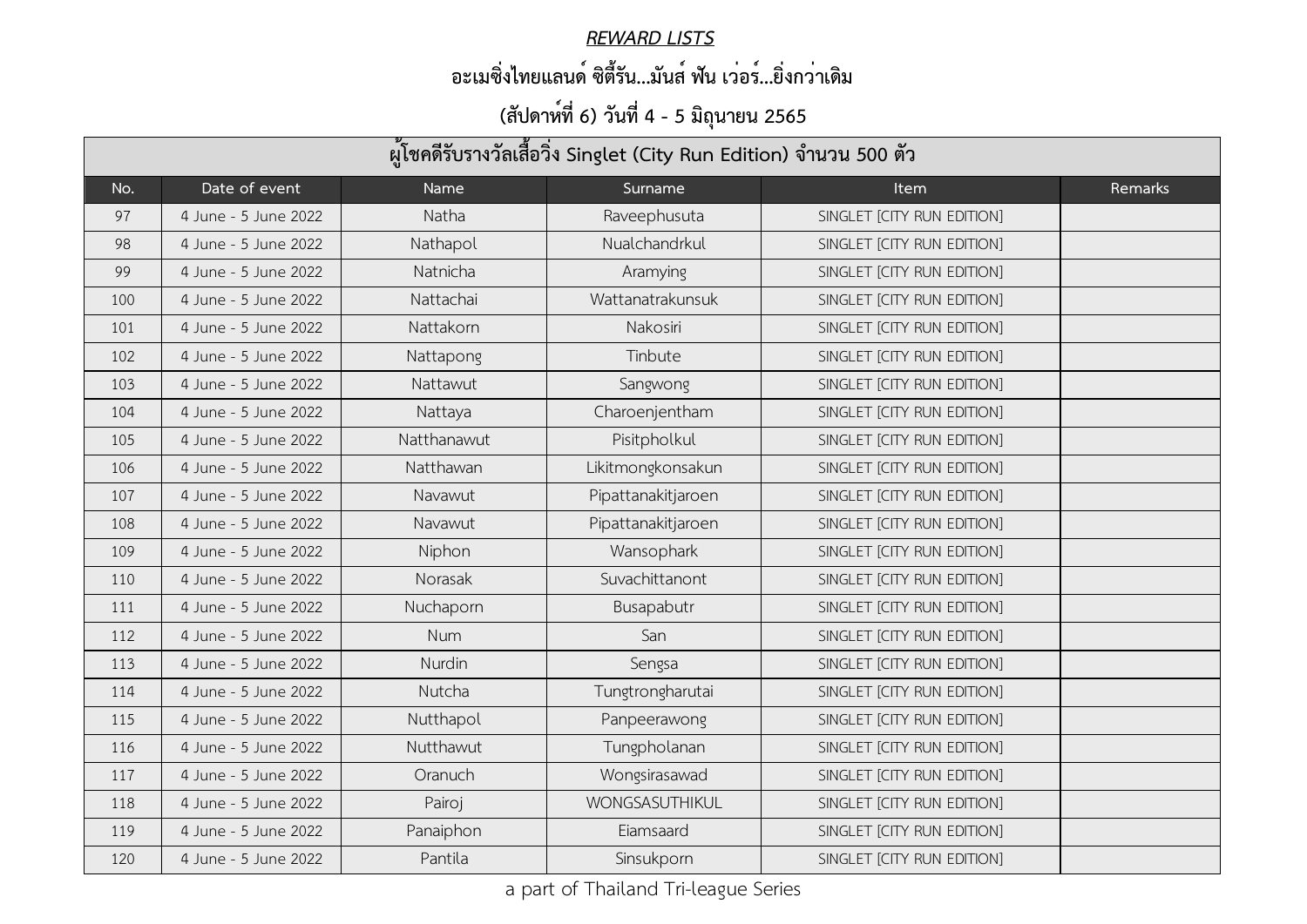#### *REWARD LISTS*

### **อะเมซิ่งไทยแลนด์ ซิตี้รัน...มันส์ ฟัน เว่อร์...ยิ่งกว่าเดิม**

| ผู้โชคดีรับรางวัลเสื้อวิ่ง Singlet (City Run Edition) จำนวน 500 ตัว |                      |                  |                     |                            |         |  |  |
|---------------------------------------------------------------------|----------------------|------------------|---------------------|----------------------------|---------|--|--|
| No.                                                                 | Date of event        | Name             | Surname             | <b>Item</b>                | Remarks |  |  |
| 121                                                                 | 4 June - 5 June 2022 | Patchathorn      | Khongsiriwattanakul | SINGLET [CITY RUN EDITION] |         |  |  |
| 122                                                                 | 4 June - 5 June 2022 | Patompong        | Suebklai            | SINGLET [CITY RUN EDITION] |         |  |  |
| 123                                                                 | 4 June - 5 June 2022 | Pattamaporn      | Panachaweng         | SINGLET [CITY RUN EDITION] |         |  |  |
| 124                                                                 | 4 June - 5 June 2022 | Pattaramon       | Kaewvichit          | SINGLET [CITY RUN EDITION] |         |  |  |
| 125                                                                 | 4 June - 5 June 2022 | Pawat            | Piboonudompornkul   | SINGLET [CITY RUN EDITION] |         |  |  |
| 126                                                                 | 4 June - 5 June 2022 | <b>PAYUNGSRI</b> | <b>SUKPRASERT</b>   | SINGLET [CITY RUN EDITION] |         |  |  |
| 127                                                                 | 4 June - 5 June 2022 | Petchsiam        | Charoensuk          | SINGLET [CITY RUN EDITION] |         |  |  |
| 128                                                                 | 4 June - 5 June 2022 | Phadetphol       | Phongsawat          | SINGLET [CITY RUN EDITION] |         |  |  |
| 129                                                                 | 4 June - 5 June 2022 | phasith          | sapphacharoenkit    | SINGLET [CITY RUN EDITION] |         |  |  |
| 130                                                                 | 4 June - 5 June 2022 | Phatchanee       | Narongvirat         | SINGLET [CITY RUN EDITION] |         |  |  |
| 131                                                                 | 4 June - 5 June 2022 | Phawinee         | Somboon             | SINGLET [CITY RUN EDITION] |         |  |  |
| 132                                                                 | 4 June - 5 June 2022 | Philaiporn       | Srichanchaeng       | SINGLET [CITY RUN EDITION] |         |  |  |
| 133                                                                 | 4 June - 5 June 2022 | Phisach          | Prueksasitorn       | SINGLET [CITY RUN EDITION] |         |  |  |
| 134                                                                 | 4 June - 5 June 2022 | Phisach          | Prueksasitorn       | SINGLET [CITY RUN EDITION] |         |  |  |
| 135                                                                 | 4 June - 5 June 2022 | phromphat        | sripalawong         | SINGLET [CITY RUN EDITION] |         |  |  |
| 136                                                                 | 4 June - 5 June 2022 | Phukit           | Jantananon          | SINGLET [CITY RUN EDITION] |         |  |  |
| 137                                                                 | 4 June - 5 June 2022 | Pichamon         | Tungpittayawet      | SINGLET [CITY RUN EDITION] |         |  |  |
| 138                                                                 | 4 June - 5 June 2022 | Piradee          | Mathanantakul       | SINGLET [CITY RUN EDITION] |         |  |  |
| 139                                                                 | 4 June - 5 June 2022 | Pisan            | <b>Bunmee</b>       | SINGLET [CITY RUN EDITION] |         |  |  |
| 140                                                                 | 4 June - 5 June 2022 | Piyaporn         | Kavissorn           | SINGLET [CITY RUN EDITION] |         |  |  |
| 141                                                                 | 4 June - 5 June 2022 | piyatada         | suansan             | SINGLET [CITY RUN EDITION] |         |  |  |
| 142                                                                 | 4 June - 5 June 2022 | <b>PLOEN</b>     | <b>KHANTEE</b>      | SINGLET [CITY RUN EDITION] |         |  |  |
| 143                                                                 | 4 June - 5 June 2022 | Pol              | Kulsukrangsan       | SINGLET [CITY RUN EDITION] |         |  |  |
| 144                                                                 | 4 June - 5 June 2022 | Pong             | Pang                | SINGLET [CITY RUN EDITION] |         |  |  |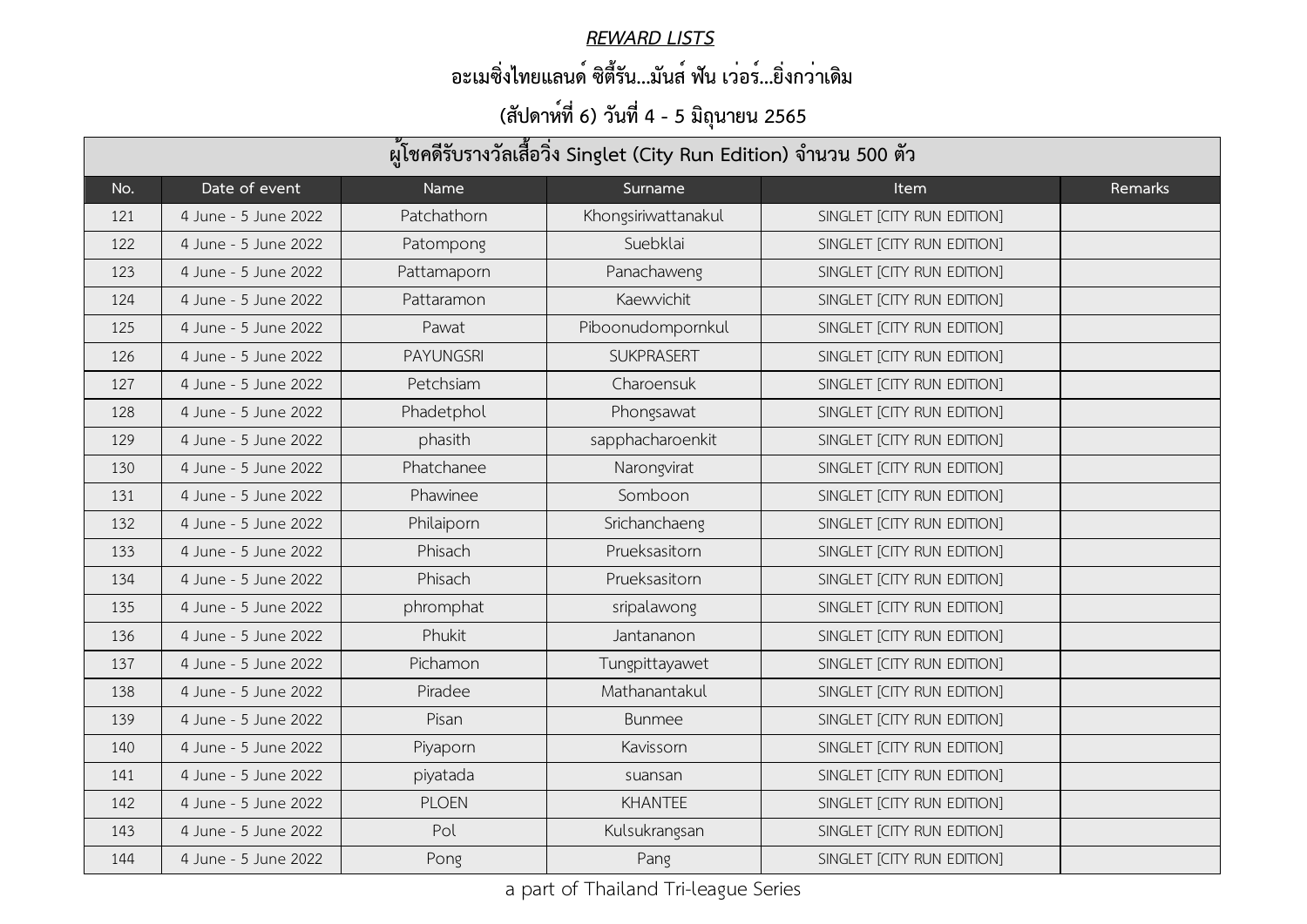#### *REWARD LISTS*

### **อะเมซิ่งไทยแลนด์ ซิตี้รัน...มันส์ ฟัน เว่อร์...ยิ่งกว่าเดิม**

| ผู้โชคดีรับรางวัลเสื้อวิ่ง Singlet (City Run Edition) จำนวน 500 ตัว |                      |               |                      |                            |         |  |  |
|---------------------------------------------------------------------|----------------------|---------------|----------------------|----------------------------|---------|--|--|
| No.                                                                 | Date of event        | Name          | Surname              | <b>Item</b>                | Remarks |  |  |
| 145                                                                 | 4 June - 5 June 2022 | Pongsakorn    | Noongoen             | SINGLET [CITY RUN EDITION] |         |  |  |
| 146                                                                 | 4 June - 5 June 2022 | Pongsapat     | Janma                | SINGLET [CITY RUN EDITION] |         |  |  |
| 147                                                                 | 4 June - 5 June 2022 | Pornvipa      | Pansuwan             | SINGLET [CITY RUN EDITION] |         |  |  |
| 148                                                                 | 4 June - 5 June 2022 | Pramoch       | Rangsunvigit         | SINGLET [CITY RUN EDITION] |         |  |  |
| 149                                                                 | 4 June - 5 June 2022 | Praphit       | Sucharitkul          | SINGLET [CITY RUN EDITION] |         |  |  |
| 150                                                                 | 4 June - 5 June 2022 | praphonthanai | sangsinlapasakul     | SINGLET [CITY RUN EDITION] |         |  |  |
| 151                                                                 | 4 June - 5 June 2022 | Prasopchai    | Jenavanich           | SINGLET [CITY RUN EDITION] |         |  |  |
| 152                                                                 | 4 June - 5 June 2022 | Preecha       | Termsuksawad         | SINGLET [CITY RUN EDITION] |         |  |  |
| 153                                                                 | 4 June - 5 June 2022 | <b>PREEDA</b> | SEANGSUWAN           | SINGLET [CITY RUN EDITION] |         |  |  |
| 154                                                                 | 4 June - 5 June 2022 | Punnee        | Tangtrongsakol       | SINGLET [CITY RUN EDITION] |         |  |  |
| 155                                                                 | 4 June - 5 June 2022 | rachen        | kaewta               | SINGLET [CITY RUN EDITION] |         |  |  |
| 156                                                                 | 4 June - 5 June 2022 | Rapepat       | Chatee               | SINGLET [CITY RUN EDITION] |         |  |  |
| 157                                                                 | 4 June - 5 June 2022 | Ratthapat     | Sripisit             | SINGLET [CITY RUN EDITION] |         |  |  |
| 158                                                                 | 4 June - 5 June 2022 | Rhutairat     | Kiriwanna            | SINGLET [CITY RUN EDITION] |         |  |  |
| 159                                                                 | 4 June - 5 June 2022 | Roslyn        | Lertphaiboon         | SINGLET [CITY RUN EDITION] |         |  |  |
| 160                                                                 | 4 June - 5 June 2022 | Rutchada      | Aeimudom             | SINGLET [CITY RUN EDITION] |         |  |  |
| 161                                                                 | 4 June - 5 June 2022 | Saharat       | Kiratiwudhikul       | SINGLET [CITY RUN EDITION] |         |  |  |
| 162                                                                 | 4 June - 5 June 2022 | Sairung       | Thancharoon          | SINGLET [CITY RUN EDITION] |         |  |  |
| 163                                                                 | 4 June - 5 June 2022 | Sakda         | Lawanwisut           | SINGLET [CITY RUN EDITION] |         |  |  |
| 164                                                                 | 4 June - 5 June 2022 | <b>SAKOL</b>  | <b>SUKSANCHAROEN</b> | SINGLET [CITY RUN EDITION] |         |  |  |
| 165                                                                 | 4 June - 5 June 2022 | Saksit        | Somyadee             | SINGLET [CITY RUN EDITION] |         |  |  |
| 166                                                                 | 4 June - 5 June 2022 | Samrarn       | Pitittana            | SINGLET [CITY RUN EDITION] |         |  |  |
| 167                                                                 | 4 June - 5 June 2022 | Santi         | Janplangsang         | SINGLET [CITY RUN EDITION] |         |  |  |
| 168                                                                 | 4 June - 5 June 2022 | Santichai     | Longpichai           | SINGLET [CITY RUN EDITION] |         |  |  |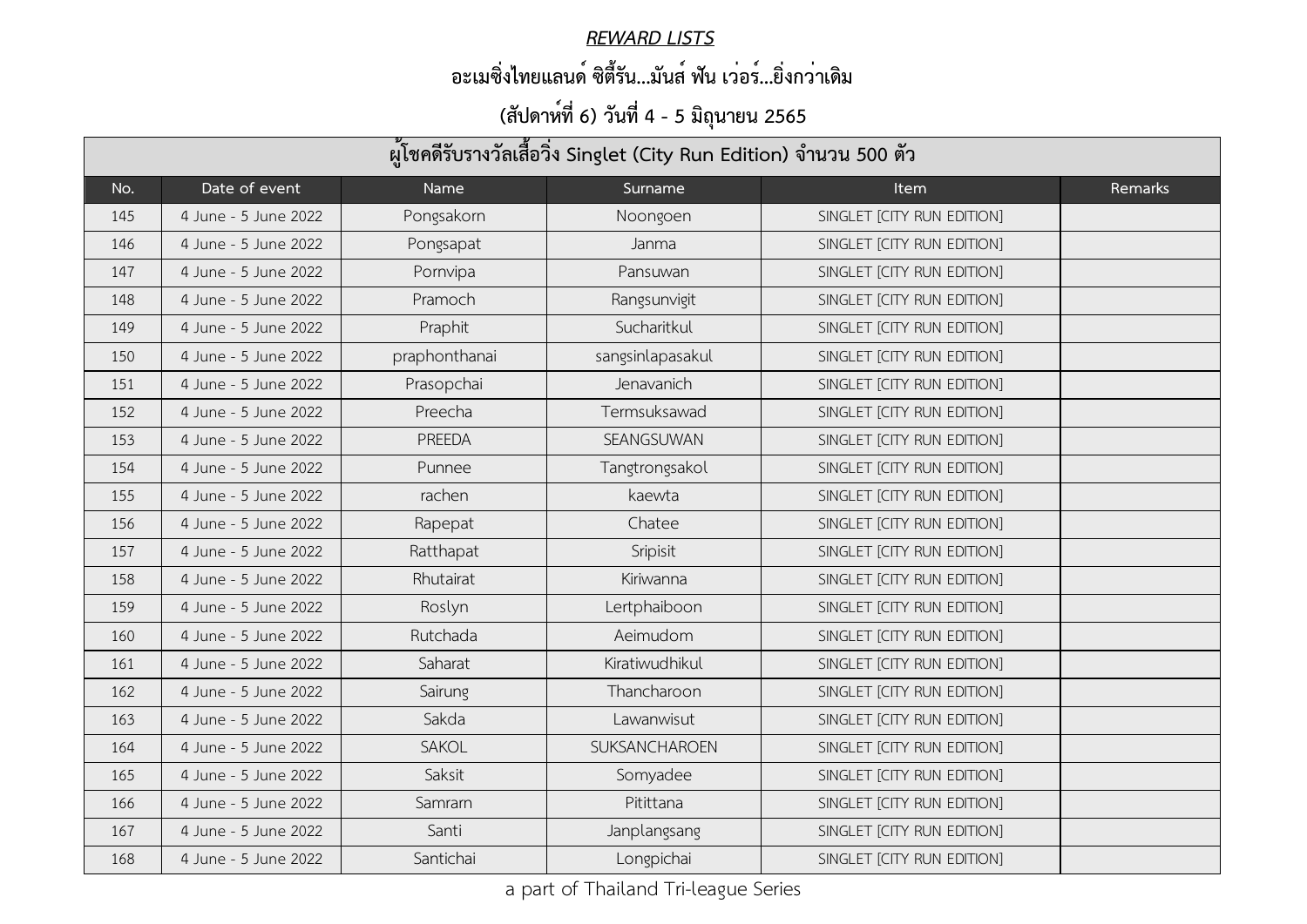#### *REWARD LISTS*

### **อะเมซิ่งไทยแลนด์ ซิตี้รัน...มันส์ ฟัน เว่อร์...ยิ่งกว่าเดิม**

| ผู้โชคดีรับรางวัลเสื้อวิ่ง Singlet (City Run Edition) จำนวน 500 ตัว |                      |                   |                         |                            |         |  |  |
|---------------------------------------------------------------------|----------------------|-------------------|-------------------------|----------------------------|---------|--|--|
| No.                                                                 | Date of event        | Name              | Surname                 | <b>Item</b>                | Remarks |  |  |
| 169                                                                 | 4 June - 5 June 2022 | SAOWANEE          | NONTHAKAMCHAN           | SINGLET [CITY RUN EDITION] |         |  |  |
| 170                                                                 | 4 June - 5 June 2022 | Sarayut           | Thongutai               | SINGLET [CITY RUN EDITION] |         |  |  |
| 171                                                                 | 4 June - 5 June 2022 | Sarayut           | Phulkhao                | SINGLET [CITY RUN EDITION] |         |  |  |
| 172                                                                 | 4 June - 5 June 2022 | Sarayuth          | Saengow                 | SINGLET [CITY RUN EDITION] |         |  |  |
| 173                                                                 | 4 June - 5 June 2022 | Sasikarn          | Israngkura Na Ayutthaya | SINGLET [CITY RUN EDITION] |         |  |  |
| 174                                                                 | 4 June - 5 June 2022 | Sasin             | Tosayanonda             | SINGLET [CITY RUN EDITION] |         |  |  |
| 175                                                                 | 4 June - 5 June 2022 | <b>SASIYA</b>     | <b>THEPSANIT</b>        | SINGLET [CITY RUN EDITION] |         |  |  |
| 176                                                                 | 4 June - 5 June 2022 | Satit             | Chaluddong              | SINGLET [CITY RUN EDITION] |         |  |  |
| 177                                                                 | 4 June - 5 June 2022 | Satit             | Srikhumphr              | SINGLET [CITY RUN EDITION] |         |  |  |
| 178                                                                 | 4 June - 5 June 2022 | <b>SHINICHIRO</b> | $\mathbf{  }$           | SINGLET [CITY RUN EDITION] |         |  |  |
| 179                                                                 | 4 June - 5 June 2022 | Siripoom          | Manasukum               | SINGLET [CITY RUN EDITION] |         |  |  |
| 180                                                                 | 4 June - 5 June 2022 | Siriporn          | Wuthiwut                | SINGLET [CITY RUN EDITION] |         |  |  |
| 181                                                                 | 4 June - 5 June 2022 | Siriporn          | Sae-tia                 | SINGLET [CITY RUN EDITION] |         |  |  |
| 182                                                                 | 4 June - 5 June 2022 | <b>SIRIRAT</b>    | <b>THREEWICHAR</b>      | SINGLET [CITY RUN EDITION] |         |  |  |
| 183                                                                 | 4 June - 5 June 2022 | sittipitak        | silsophongasam          | SINGLET [CITY RUN EDITION] |         |  |  |
| 184                                                                 | 4 June - 5 June 2022 | Sombat            | Kitkanoksorn            | SINGLET [CITY RUN EDITION] |         |  |  |
| 185                                                                 | 4 June - 5 June 2022 | Somchai           | Singtongsai             | SINGLET [CITY RUN EDITION] |         |  |  |
| 186                                                                 | 4 June - 5 June 2022 | sompong           | vasinchaiporn           | SINGLET [CITY RUN EDITION] |         |  |  |
| 187                                                                 | 4 June - 5 June 2022 | Sompote           | Chantawiriyakit@aia.com | SINGLET [CITY RUN EDITION] |         |  |  |
| 188                                                                 | 4 June - 5 June 2022 | Somwang           | Saetang                 | SINGLET [CITY RUN EDITION] |         |  |  |
| 189                                                                 | 4 June - 5 June 2022 | Soopachok         | Magjongdee              | SINGLET [CITY RUN EDITION] |         |  |  |
| 190                                                                 | 4 June - 5 June 2022 | Soraya            | Thakaew                 | SINGLET [CITY RUN EDITION] |         |  |  |
| 191                                                                 | 4 June - 5 June 2022 | Sornchai          | Verapant                | SINGLET [CITY RUN EDITION] |         |  |  |
| 192                                                                 | 4 June - 5 June 2022 | <b>SUEBSAK</b>    | CHIEOCHARNYONT          | SINGLET [CITY RUN EDITION] |         |  |  |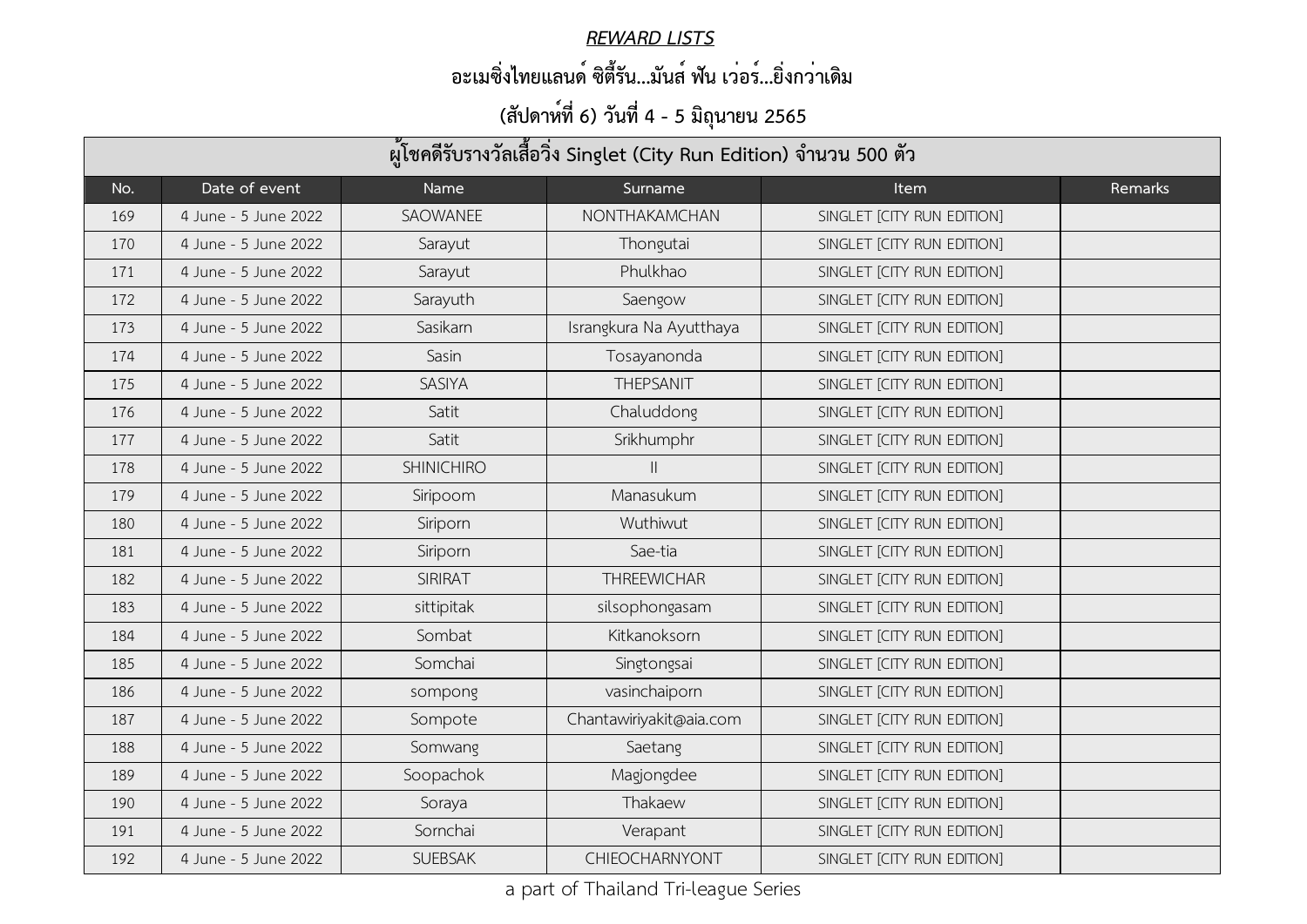#### *REWARD LISTS*

### **อะเมซิ่งไทยแลนด์ ซิตี้รัน...มันส์ ฟัน เว่อร์...ยิ่งกว่าเดิม**

| ผู้โชคดีรับรางวัลเสื้อวิ่ง Singlet (City Run Edition) จำนวน 500 ตัว |                      |                 |                    |                            |                |  |  |
|---------------------------------------------------------------------|----------------------|-----------------|--------------------|----------------------------|----------------|--|--|
| No.                                                                 | Date of event        | Name            | Surname            | <b>Item</b>                | <b>Remarks</b> |  |  |
| 193                                                                 | 4 June - 5 June 2022 | <b>SUKAPHAT</b> | <b>AKKHARAPON</b>  | SINGLET [CITY RUN EDITION] |                |  |  |
| 194                                                                 | 4 June - 5 June 2022 | Sunanta         | Taitanee           | SINGLET [CITY RUN EDITION] |                |  |  |
| 195                                                                 | 4 June - 5 June 2022 | sunee           | adam               | SINGLET [CITY RUN EDITION] |                |  |  |
| 196                                                                 | 4 June - 5 June 2022 | Sungwal         | Keawrawd           | SINGLET [CITY RUN EDITION] |                |  |  |
| 197                                                                 | 4 June - 5 June 2022 | Supachoke       | Thaiwongworakool   | SINGLET [CITY RUN EDITION] |                |  |  |
| 198                                                                 | 4 June - 5 June 2022 | supannee        | wisanrakkit        | SINGLET [CITY RUN EDITION] |                |  |  |
| 199                                                                 | 4 June - 5 June 2022 | Supaporn        | Paengkumhak        | SINGLET [CITY RUN EDITION] |                |  |  |
| 200                                                                 | 4 June - 5 June 2022 | Supoj           | Buranaprasertsuk   | SINGLET [CITY RUN EDITION] |                |  |  |
| 201                                                                 | 4 June - 5 June 2022 | Surachit        | Leetrakul          | SINGLET [CITY RUN EDITION] |                |  |  |
| 202                                                                 | 4 June - 5 June 2022 | Surajit         | Metheewittaya      | SINGLET [CITY RUN EDITION] |                |  |  |
| 203                                                                 | 4 June - 5 June 2022 | Surasak         | Kawinchoosin       | SINGLET [CITY RUN EDITION] |                |  |  |
| 204                                                                 | 4 June - 5 June 2022 | Surasak         | Panya              | SINGLET [CITY RUN EDITION] |                |  |  |
| 205                                                                 | 4 June - 5 June 2022 | surat           | lertsukittiphongsa | SINGLET [CITY RUN EDITION] |                |  |  |
| 206                                                                 | 4 June - 5 June 2022 | Sutatip         | Srivaranon         | SINGLET [CITY RUN EDITION] |                |  |  |
| 207                                                                 | 4 June - 5 June 2022 | Suthat          | Suttijarakhun      | SINGLET [CITY RUN EDITION] |                |  |  |
| 208                                                                 | 4 June - 5 June 2022 | Suttiwat        | Soontraratpong     | SINGLET [CITY RUN EDITION] |                |  |  |
| 209                                                                 | 4 June - 5 June 2022 | suwanna         | meechai            | SINGLET [CITY RUN EDITION] |                |  |  |
| 210                                                                 | 4 June - 5 June 2022 | <b>TAI</b>      | KITTIKUNANANT      | SINGLET [CITY RUN EDITION] |                |  |  |
| 211                                                                 | 4 June - 5 June 2022 | Tanakorn        | Sukkanjanondh      | SINGLET [CITY RUN EDITION] |                |  |  |
| 212                                                                 | 4 June - 5 June 2022 | Tanapa          | Kungsakulniti      | SINGLET [CITY RUN EDITION] |                |  |  |
| 213                                                                 | 4 June - 5 June 2022 | Tanapol         | Jinaphun           | SINGLET [CITY RUN EDITION] |                |  |  |
| 214                                                                 | 4 June - 5 June 2022 | Tanapol         | Akkadechtanaphat   | SINGLET [CITY RUN EDITION] |                |  |  |
| 215                                                                 | 4 June - 5 June 2022 | Tanaporn        | <b>Jittong</b>     | SINGLET [CITY RUN EDITION] |                |  |  |
| 216                                                                 | 4 June - 5 June 2022 | Tanasorn        | Witsanuthan        | SINGLET [CITY RUN EDITION] |                |  |  |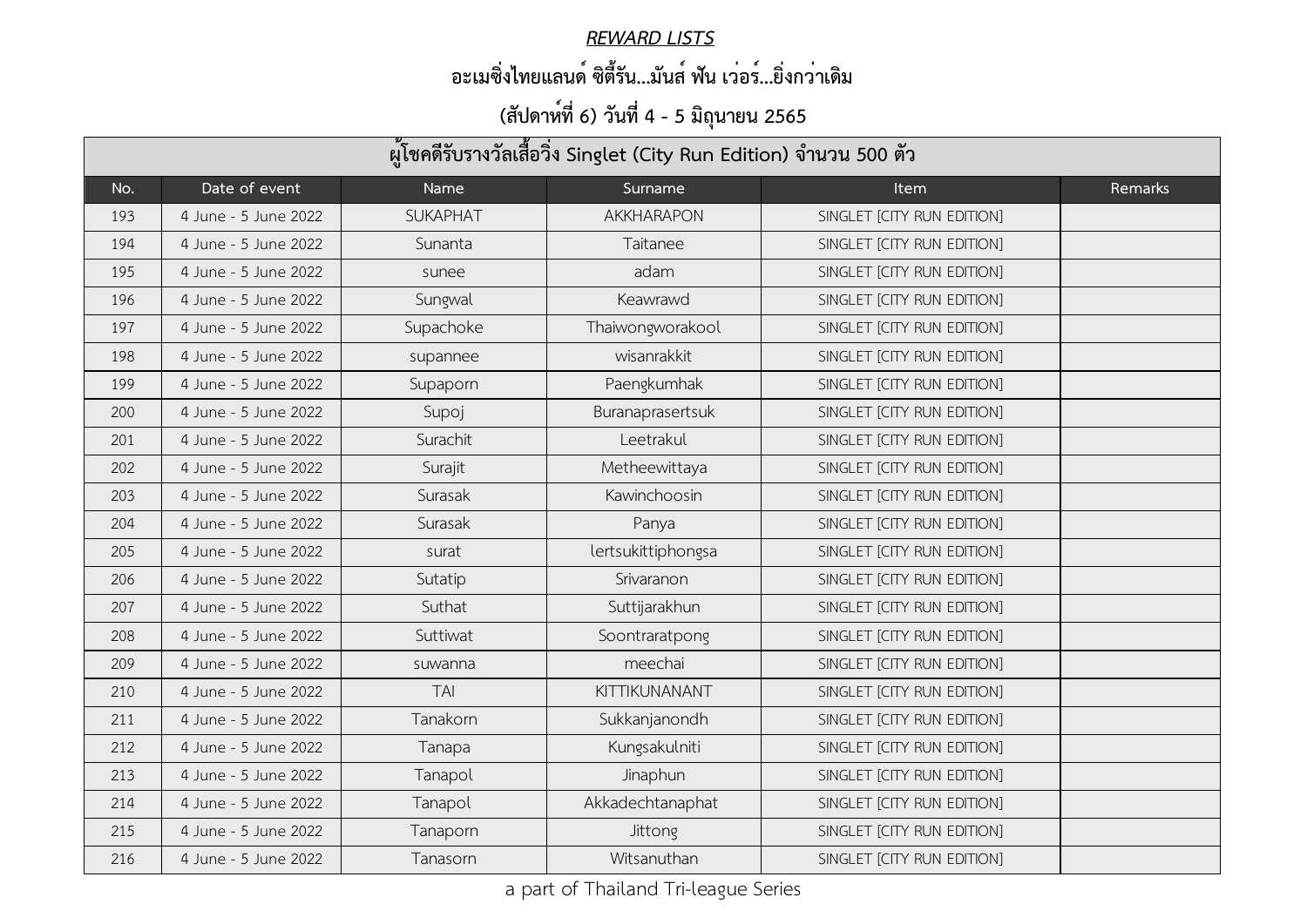#### *REWARD LISTS*

### **อะเมซิ่งไทยแลนด์ ซิตี้รัน...มันส์ ฟัน เว่อร์...ยิ่งกว่าเดิม**

| ผู้โชคดีรับรางวัลเสื้อวิ่ง Singlet (City Run Edition) จำนวน 500 ตัว |                      |                     |                    |                            |         |  |  |
|---------------------------------------------------------------------|----------------------|---------------------|--------------------|----------------------------|---------|--|--|
| No.                                                                 | Date of event        | Name                | Surname            | <b>Item</b>                | Remarks |  |  |
| 217                                                                 | 4 June - 5 June 2022 | Tanitta             | Gatemunee          | SINGLET [CITY RUN EDITION] |         |  |  |
| 218                                                                 | 4 June - 5 June 2022 | <b>Tarinee</b>      | ekjit              | SINGLET [CITY RUN EDITION] |         |  |  |
| 219                                                                 | 4 June - 5 June 2022 | <b>TASSANEE</b>     | <b>NERNPLOD</b>    | SINGLET [CITY RUN EDITION] |         |  |  |
| 220                                                                 | 4 June - 5 June 2022 | Teerachai           | Tanruangporn       | SINGLET [CITY RUN EDITION] |         |  |  |
| 221                                                                 | 4 June - 5 June 2022 | Teeratorn           | Sakdapitakkamol    | SINGLET [CITY RUN EDITION] |         |  |  |
| 222                                                                 | 4 June - 5 June 2022 | Thanita             | Kunnawat           | SINGLET [CITY RUN EDITION] |         |  |  |
| 223                                                                 | 4 June - 5 June 2022 | Thatsawan           | Wanitchayanusak    | SINGLET [CITY RUN EDITION] |         |  |  |
| 224                                                                 | 4 June - 5 June 2022 | Thatsika            | Inli               | SINGLET [CITY RUN EDITION] |         |  |  |
| 225                                                                 | 4 June - 5 June 2022 | thianrat            | wachirachot        | SINGLET [CITY RUN EDITION] |         |  |  |
| 226                                                                 | 4 June - 5 June 2022 | <b>THORNTHANEST</b> | SAVETCHAIYUTH      | SINGLET [CITY RUN EDITION] |         |  |  |
| 227                                                                 | 4 June - 5 June 2022 | Ton                 | Panomworapong      | SINGLET [CITY RUN EDITION] |         |  |  |
| 228                                                                 | 4 June - 5 June 2022 | Tongtep             | Pocky              | SINGLET [CITY RUN EDITION] |         |  |  |
| 229                                                                 | 4 June - 5 June 2022 | <b>Udomrit</b>      | Witoonchawalitwong | SINGLET [CITY RUN EDITION] |         |  |  |
| 230                                                                 | 4 June - 5 June 2022 | Uthe                | Nasomphot          | SINGLET [CITY RUN EDITION] |         |  |  |
| 231                                                                 | 4 June - 5 June 2022 | <b>Uthis</b>        | Inthipunya         | SINGLET [CITY RUN EDITION] |         |  |  |
| 232                                                                 | 4 June - 5 June 2022 | Varangkana          | Chatpong           | SINGLET [CITY RUN EDITION] |         |  |  |
| 233                                                                 | 4 June - 5 June 2022 | Veena               | Ayarangsaridkul    | SINGLET [CITY RUN EDITION] |         |  |  |
| 234                                                                 | 4 June - 5 June 2022 | veerutai            | vacheravothan      | SINGLET [CITY RUN EDITION] |         |  |  |
| 235                                                                 | 4 June - 5 June 2022 | visut               | suwanmongkol       | SINGLET [CITY RUN EDITION] |         |  |  |
| 236                                                                 | 4 June - 5 June 2022 | Waldette            | Genis              | SINGLET [CITY RUN EDITION] |         |  |  |
| 237                                                                 | 4 June - 5 June 2022 | Wanat               | Phonha             | SINGLET [CITY RUN EDITION] |         |  |  |
| 238                                                                 | 4 June - 5 June 2022 | Wanna               | Thongdee           | SINGLET [CITY RUN EDITION] |         |  |  |
| 239                                                                 | 4 June - 5 June 2022 | Weerachai           | Thosangkahatisakul | SINGLET [CITY RUN EDITION] |         |  |  |
| 240                                                                 | 4 June - 5 June 2022 | Wilailak            | Jhulaolarn         | SINGLET [CITY RUN EDITION] |         |  |  |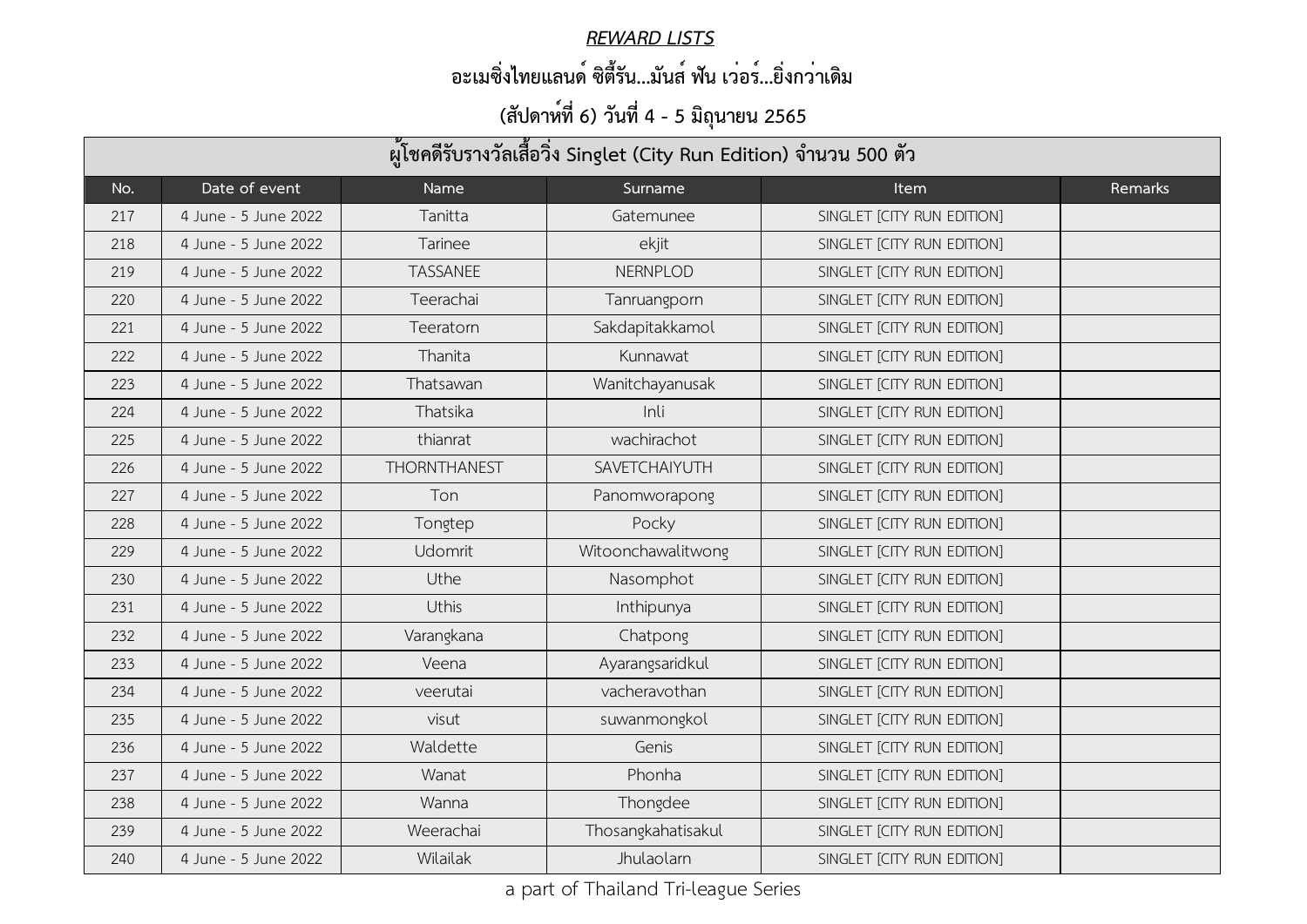#### *REWARD LISTS*

### **อะเมซิ่งไทยแลนด์ ซิตี้รัน...มันส์ ฟัน เว่อร์...ยิ่งกว่าเดิม**

| ผู้โชคดีรับรางวัลเสื้อวิ่ง Singlet (City Run Edition) จำนวน 500 ตัว |                      |                  |                  |                            |                |  |  |
|---------------------------------------------------------------------|----------------------|------------------|------------------|----------------------------|----------------|--|--|
| No.                                                                 | Date of event        | Name             | Surname          | <b>Item</b>                | <b>Remarks</b> |  |  |
| 241                                                                 | 4 June - 5 June 2022 | Wipaporn         | Thanasuthawong   | SINGLET [CITY RUN EDITION] |                |  |  |
| 242                                                                 | 4 June - 5 June 2022 | Wiroj            | Inthawong        | SINGLET [CITY RUN EDITION] |                |  |  |
| 243                                                                 | 4 June - 5 June 2022 | Wisit            | Lertassawakorn   | SINGLET [CITY RUN EDITION] |                |  |  |
| 244                                                                 | 4 June - 5 June 2022 | Woramon          | Wunthani         | SINGLET [CITY RUN EDITION] |                |  |  |
| 245                                                                 | 4 June - 5 June 2022 | Worapong         | Padungkirtsakul  | SINGLET [CITY RUN EDITION] |                |  |  |
| 246                                                                 | 4 June - 5 June 2022 | YAOWAPA          | <b>THONGSAK</b>  | SINGLET [CITY RUN EDITION] |                |  |  |
| 247                                                                 | 4 June - 5 June 2022 | ึกนกพร           | วีระพันธุ์       | SINGLET [CITY RUN EDITION] |                |  |  |
| 248                                                                 | 4 June - 5 June 2022 | ิกรุณา           | ฮะซิม            | SINGLET [CITY RUN EDITION] |                |  |  |
| 249                                                                 | 4 June - 5 June 2022 | กฤษณวร           | สุทธิรัตน์       | SINGLET [CITY RUN EDITION] |                |  |  |
| 250                                                                 | 4 June - 5 June 2022 | กฤษณะ            | กสานติกุล        | SINGLET [CITY RUN EDITION] |                |  |  |
| 251                                                                 | 4 June - 5 June 2022 | กฤษณา            | ไพเราะ           | SINGLET [CITY RUN EDITION] |                |  |  |
| 252                                                                 | 4 June - 5 June 2022 | กาญจนา           | ดีมัน            | SINGLET [CITY RUN EDITION] |                |  |  |
| 253                                                                 | 4 June - 5 June 2022 | กานต์รวี         | นราธรรม          | SINGLET [CITY RUN EDITION] |                |  |  |
| 254                                                                 | 4 June - 5 June 2022 | กิตติโชค         | มีวารา           | SINGLET [CITY RUN EDITION] |                |  |  |
| 255                                                                 | 4 June - 5 June 2022 | กุลธิดา          | มนัสบุญเพิ่มพูล  | SINGLET [CITY RUN EDITION] |                |  |  |
| 256                                                                 | 4 June - 5 June 2022 | ขจรศักดิ์        | ์ตั้นติเวชยานนท์ | SINGLET [CITY RUN EDITION] |                |  |  |
| 257                                                                 | 4 June - 5 June 2022 | เขมณัฏฐ์         | ศุภรานนท์รัตน์   | SINGLET [CITY RUN EDITION] |                |  |  |
| 258                                                                 | 4 June - 5 June 2022 | คณัสนันท์        | ทิวัตถ์เสถียร    | SINGLET [CITY RUN EDITION] |                |  |  |
| 259                                                                 | 4 June - 5 June 2022 | <u>จรรยาภรณ์</u> | เจียรชัย         | SINGLET [CITY RUN EDITION] |                |  |  |
| 260                                                                 | 4 June - 5 June 2022 | จันทร์ตรา        | ศริ              | SINGLET [CITY RUN EDITION] |                |  |  |
| 261                                                                 | 4 June - 5 June 2022 | จิดาภา           | ด้วงน้อย         | SINGLET [CITY RUN EDITION] |                |  |  |
| 262                                                                 | 4 June - 5 June 2022 | จิตสวาท          | ปาละสิงห์        | SINGLET [CITY RUN EDITION] |                |  |  |
| 263                                                                 | 4 June - 5 June 2022 | จิระวัฒน์        | แก้วแสนเมือง     | SINGLET [CITY RUN EDITION] |                |  |  |
| 264                                                                 | 4 June - 5 June 2022 | จิราพรรณ         | พูลผล            | SINGLET [CITY RUN EDITION] |                |  |  |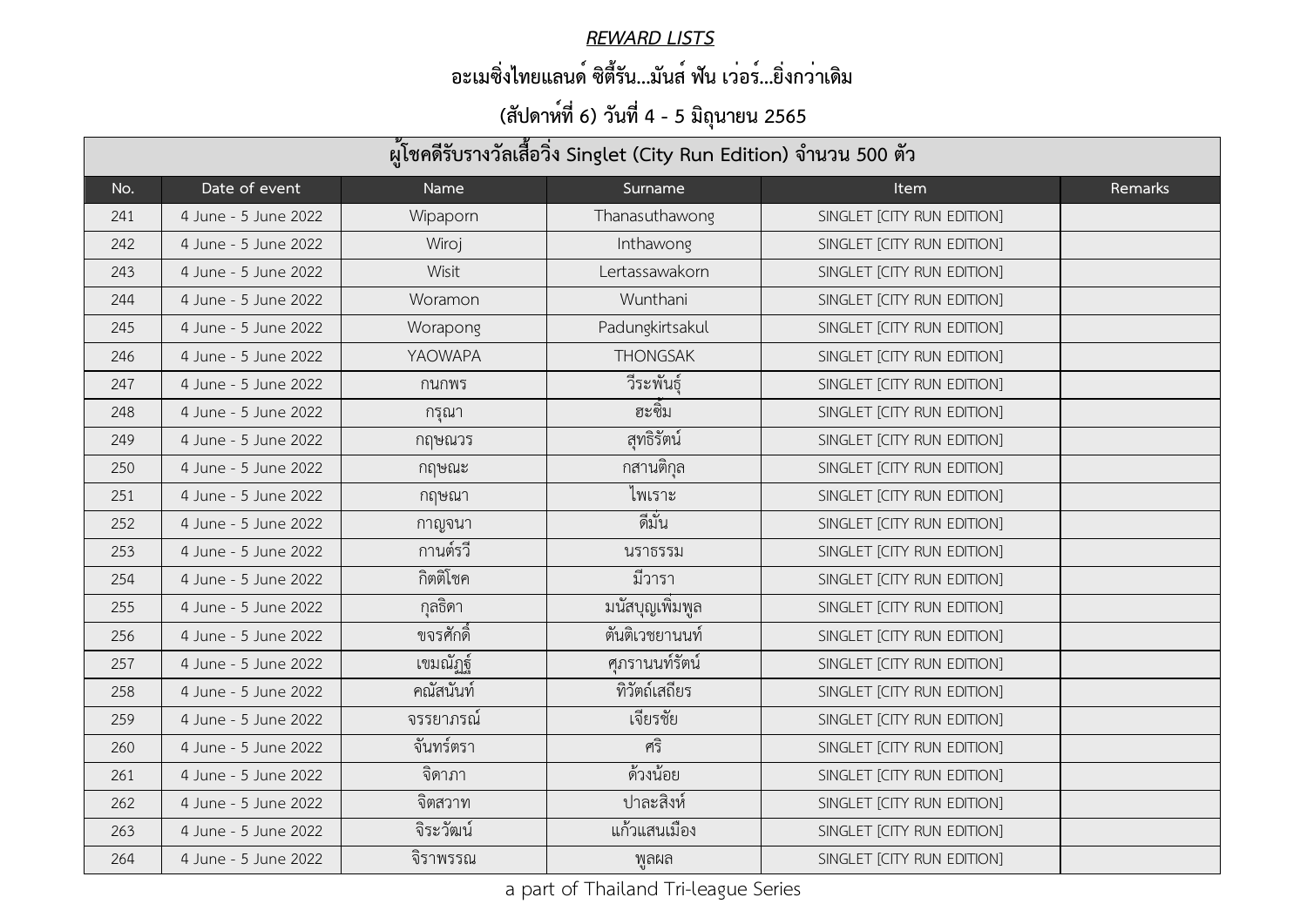#### *REWARD LISTS*

### **อะเมซิ่งไทยแลนด์ ซิตี้รัน...มันส์ ฟัน เว่อร์...ยิ่งกว่าเดิม**

| ผู้โชคดีรับรางวัลเสื้อวิ่ง Singlet (City Run Edition) จำนวน 500 ตัว |                      |             |                |                            |         |  |  |
|---------------------------------------------------------------------|----------------------|-------------|----------------|----------------------------|---------|--|--|
| No.                                                                 | Date of event        | Name        | Surname        | <b>Item</b>                | Remarks |  |  |
| 265                                                                 | 4 June - 5 June 2022 | จิราพัชร    | อารยาพันธ์     | SINGLET [CITY RUN EDITION] |         |  |  |
| 266                                                                 | 4 June - 5 June 2022 | จุฑามาศ     | ไทยประเสริฐ    | SINGLET [CITY RUN EDITION] |         |  |  |
| 267                                                                 | 4 June - 5 June 2022 | เจษฎา       | พลประจักษ์     | SINGLET [CITY RUN EDITION] |         |  |  |
| 268                                                                 | 4 June - 5 June 2022 | ชญานุช      | อยู่นุช        | SINGLET [CITY RUN EDITION] |         |  |  |
| 269                                                                 | 4 June - 5 June 2022 | ชนสรณ์      | พริกน้อย       | SINGLET [CITY RUN EDITION] |         |  |  |
| 270                                                                 | 4 June - 5 June 2022 | ชนิดาภา     | ธรรมศิริ       | SINGLET [CITY RUN EDITION] |         |  |  |
| 271                                                                 | 4 June - 5 June 2022 | ชมภณภัฑ     | รุ่งรัตน์      | SINGLET [CITY RUN EDITION] |         |  |  |
| 272                                                                 | 4 June - 5 June 2022 | ชยพร        | ี<br>สุวรรณมัย | SINGLET [CITY RUN EDITION] |         |  |  |
| 273                                                                 | 4 June - 5 June 2022 | ชลลัดดา     | นาคสินธุ์      | SINGLET [CITY RUN EDITION] |         |  |  |
| 274                                                                 | 4 June - 5 June 2022 | ชวลิต       | เนื่องจำนงค์   | SINGLET [CITY RUN EDITION] |         |  |  |
| 275                                                                 | 4 June - 5 June 2022 | ชัยวัฒน์    | ิสนใจ          | SINGLET [CITY RUN EDITION] |         |  |  |
| 276                                                                 | 4 June - 5 June 2022 | ชาญชัย      | ึคณามิงมงคล    | SINGLET [CITY RUN EDITION] |         |  |  |
| 277                                                                 | 4 June - 5 June 2022 | ชิตรา       | วงษ์เต๊ะ       | SINGLET [CITY RUN EDITION] |         |  |  |
| 278                                                                 | 4 June - 5 June 2022 | ชินวัฒน์    | สามภูศรี       | SINGLET [CITY RUN EDITION] |         |  |  |
| 279                                                                 | 4 June - 5 June 2022 | ชุติมา      | ลำเพ็ง         | SINGLET [CITY RUN EDITION] |         |  |  |
| 280                                                                 | 4 June - 5 June 2022 | โชคนิธิทธิ์ | เฉลิมชัยวุฒิ   | SINGLET [CITY RUN EDITION] |         |  |  |
| 281                                                                 | 4 June - 5 June 2022 | ฐิติวัลย์   | ยอดวัตร์       | SINGLET [CITY RUN EDITION] |         |  |  |
| 282                                                                 | 4 June - 5 June 2022 | ณฐมน        | แสงใสแก้ว      | SINGLET [CITY RUN EDITION] |         |  |  |
| 283                                                                 | 4 June - 5 June 2022 | ณถัทร       | ปิยะหรรษา      | SINGLET [CITY RUN EDITION] |         |  |  |
| 284                                                                 | 4 June - 5 June 2022 | ณัชชารีย์   | สุดบับ         | SINGLET [CITY RUN EDITION] |         |  |  |
| 285                                                                 | 4 June - 5 June 2022 | ณัฏฐ์ชุดา   | เศรษฐาพฤทธิ    | SINGLET [CITY RUN EDITION] |         |  |  |
| 286                                                                 | 4 June - 5 June 2022 | ณัฐชณัญ     | จตุรภัทรอาภา   | SINGLET [CITY RUN EDITION] |         |  |  |
| 287                                                                 | 4 June - 5 June 2022 | ณัฐชยา      | สมจริยา        | SINGLET [CITY RUN EDITION] |         |  |  |
| 288                                                                 | 4 June - 5 June 2022 | ณัฐฐิญา     | กาญจนนิธิพัฒน์ | SINGLET [CITY RUN EDITION] |         |  |  |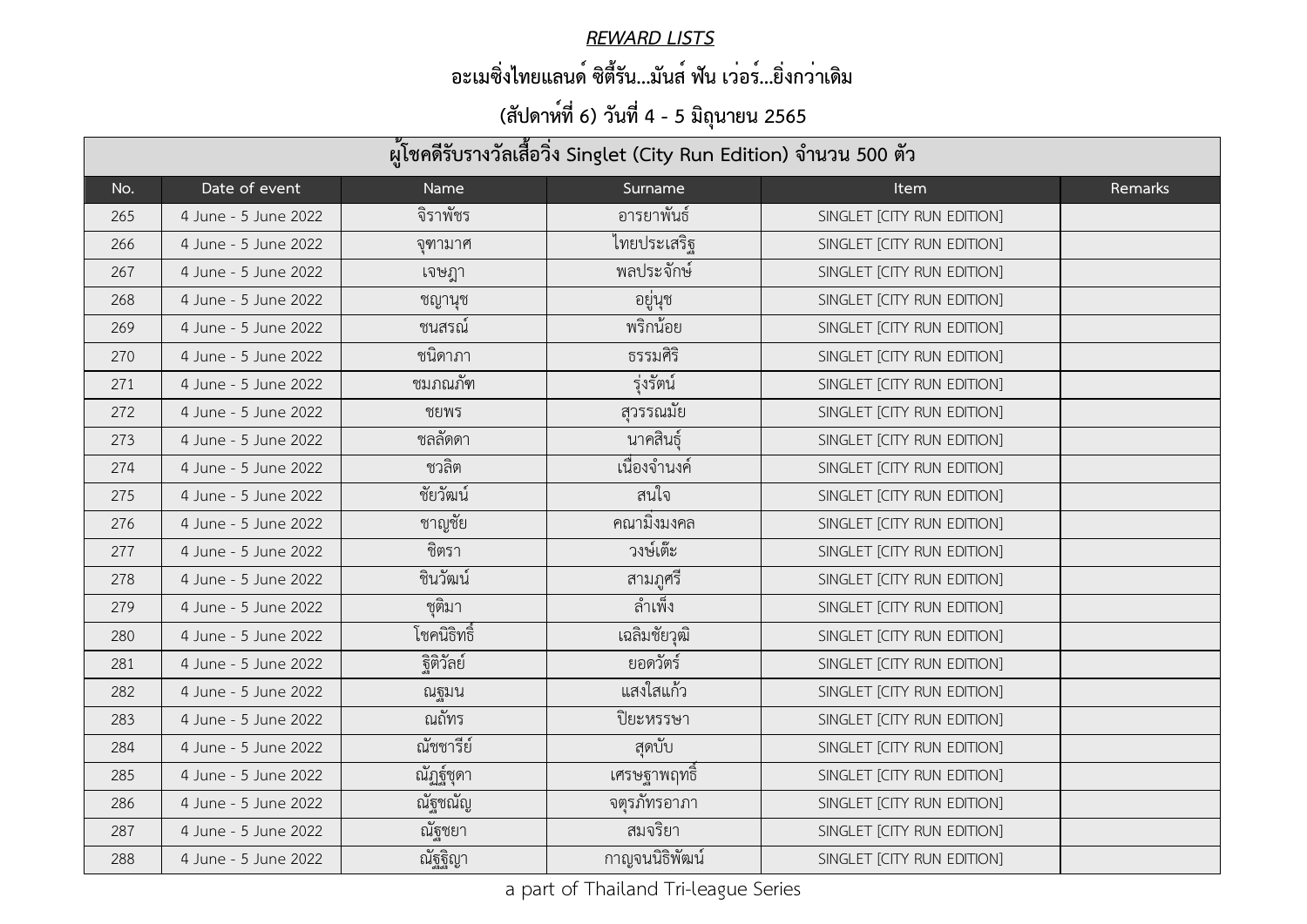#### *REWARD LISTS*

### **อะเมซิ่งไทยแลนด์ ซิตี้รัน...มันส์ ฟัน เว่อร์...ยิ่งกว่าเดิม**

| ผู้โชคดีรับรางวัลเสื้อวิ่ง Singlet (City Run Edition) จำนวน 500 ตัว |                      |                |                 |                            |                |  |
|---------------------------------------------------------------------|----------------------|----------------|-----------------|----------------------------|----------------|--|
| No.                                                                 | Date of event        | Name           | Surname         | <b>Item</b>                | <b>Remarks</b> |  |
| 289                                                                 | 4 June - 5 June 2022 | ณัฐดนัย        | เดชรมโพธิ์ทอง   | SINGLET [CITY RUN EDITION] |                |  |
| 290                                                                 | 4 June - 5 June 2022 | ณัฐพร          | จินาพงษ์        | SINGLET [CITY RUN EDITION] |                |  |
| 291                                                                 | 4 June - 5 June 2022 | ณัฐมน          | กุหลาทิพย์      | SINGLET [CITY RUN EDITION] |                |  |
| 292                                                                 | 4 June - 5 June 2022 | ณัฐวีณ์        | ภูพรอมรรัศม์    | SINGLET [CITY RUN EDITION] |                |  |
| 293                                                                 | 4 June - 5 June 2022 | ตรีทิพย์นิภา   | บัวบาน          | SINGLET [CITY RUN EDITION] |                |  |
| 294                                                                 | 4 June - 5 June 2022 | ทรงกต          | เผ่าสิงห์แก้ว   | SINGLET [CITY RUN EDITION] |                |  |
| 295                                                                 | 4 June - 5 June 2022 | ทรงกิจ         | เจนปรมกิจ       | SINGLET [CITY RUN EDITION] |                |  |
| 296                                                                 | 4 June - 5 June 2022 | ทวีเกียรติ     | วงค์คำปวน       | SINGLET [CITY RUN EDITION] |                |  |
| 297                                                                 | 4 June - 5 June 2022 | ทัศนียา        | กลการประเสริฐ   | SINGLET [CITY RUN EDITION] |                |  |
| 298                                                                 | 4 June - 5 June 2022 | เทพศิริขวัญ    | พันพอน          | SINGLET [CITY RUN EDITION] |                |  |
| 299                                                                 | 4 June - 5 June 2022 | ธณัชพงศ์       | แดงประเสริฐกุล  | SINGLET [CITY RUN EDITION] |                |  |
| 300                                                                 | 4 June - 5 June 2022 | ธนกร           | กิจทวีเลิศกุล   | SINGLET [CITY RUN EDITION] |                |  |
| 301                                                                 | 4 June - 5 June 2022 | ธนกฤต          | สุวรรณรัตน์     | SINGLET [CITY RUN EDITION] |                |  |
| 302                                                                 | 4 June - 5 June 2022 | ธนชาติ         | โพธิ์งาม        | SINGLET [CITY RUN EDITION] |                |  |
| 303                                                                 | 4 June - 5 June 2022 | ธนโชติ         | ชูวงศ์วุฒิ      | SINGLET [CITY RUN EDITION] |                |  |
| 304                                                                 | 4 June - 5 June 2022 | ธนภัทร         | คงเอียด         | SINGLET [CITY RUN EDITION] |                |  |
| 305                                                                 | 4 June - 5 June 2022 | ธนสาร          | ฉันทะวิบูลย์    | SINGLET [CITY RUN EDITION] |                |  |
| 306                                                                 | 4 June - 5 June 2022 | ธรรมนูญ        | ธรรมประภาส      | SINGLET [CITY RUN EDITION] |                |  |
| 307                                                                 | 4 June - 5 June 2022 | ธันยพร         | อนุรักษ์โสภณ    | SINGLET [CITY RUN EDITION] |                |  |
| 308                                                                 | 4 June - 5 June 2022 | ธิติ           | โดดส้           | SINGLET [CITY RUN EDITION] |                |  |
| 309                                                                 | 4 June - 5 June 2022 | ธีรศักดิ์      | ยามวงศ <u>์</u> | SINGLET [CITY RUN EDITION] |                |  |
| 310                                                                 | 4 June - 5 June 2022 | ธีระพงษ์       | เอียมธีระกุล    | SINGLET [CITY RUN EDITION] |                |  |
| 311                                                                 | 4 June - 5 June 2022 | น.ส.ภัทรียา    | สว่างศิลป์      | SINGLET [CITY RUN EDITION] |                |  |
| 312                                                                 | 4 June - 5 June 2022 | ็นพ.พงษ์ศักดิ์ | ทาแกง           | SINGLET [CITY RUN EDITION] |                |  |
| 313                                                                 | 4 June - 5 June 2022 | ินพรัตน์       | โภควนิข         | SINGLET [CITY RUN EDITION] |                |  |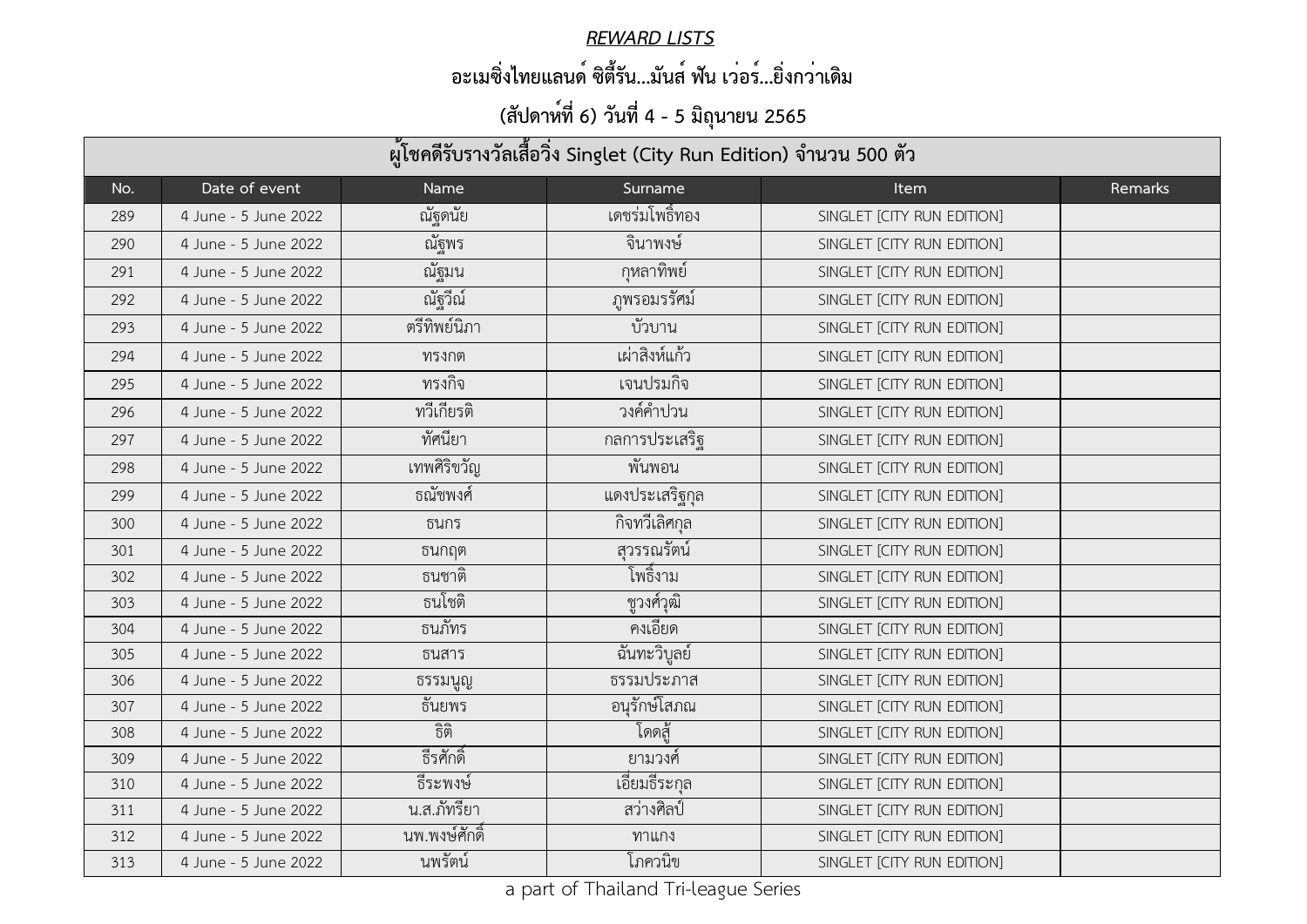#### *REWARD LISTS*

### **อะเมซิ่งไทยแลนด์ ซิตี้รัน...มันส์ ฟัน เว่อร์...ยิ่งกว่าเดิม**

| ้ผู้โชคดีรับรางวัลเสื้อวิ่ง Singlet (City Run Edition) จำนวน 500 ตัว |                      |               |                     |                            |         |
|----------------------------------------------------------------------|----------------------|---------------|---------------------|----------------------------|---------|
| No.                                                                  | Date of event        | <b>Name</b>   | Surname             | <b>Item</b>                | Remarks |
| 314                                                                  | 4 June - 5 June 2022 | นรชัย         | วงศ์ยะรา            | SINGLET [CITY RUN EDITION] |         |
| 315                                                                  | 4 June - 5 June 2022 | นรา           | แซพู                | SINGLET [CITY RUN EDITION] |         |
| 316                                                                  | 4 June - 5 June 2022 | นราธิป        | ปิยสุนทร            | SINGLET [CITY RUN EDITION] |         |
| 317                                                                  | 4 June - 5 June 2022 | นัฐติกร       | ้จอมศักดิ์          | SINGLET [CITY RUN EDITION] |         |
| 318                                                                  | 4 June - 5 June 2022 | นันทนา        | มีประเสริฐ          | SINGLET [CITY RUN EDITION] |         |
| 319                                                                  | 4 June - 5 June 2022 | นันทิยา       | นวลจันทร์กุล        | SINGLET [CITY RUN EDITION] |         |
| 320                                                                  | 4 June - 5 June 2022 | นาคินทร์      | วันดี               | SINGLET [CITY RUN EDITION] |         |
| 321                                                                  | 4 June - 5 June 2022 | นางสาวสุพิชชา | วงศ์จันทร์          | SINGLET [CITY RUN EDITION] |         |
| 322                                                                  | 4 June - 5 June 2022 | นายจักรพันธุ์ | จันทาบัว            | SINGLET [CITY RUN EDITION] |         |
| 323                                                                  | 4 June - 5 June 2022 | นายธีรศักดิ์  | ธนาศรีมงคลกุล       | SINGLET [CITY RUN EDITION] |         |
| 324                                                                  | 4 June - 5 June 2022 | นายวรณพัชร์   | ู ปานนุกูล <i>ิ</i> | SINGLET [CITY RUN EDITION] |         |
| 325                                                                  | 4 June - 5 June 2022 | นายวัชชิระ    | แสนค้า              | SINGLET [CITY RUN EDITION] |         |
| 326                                                                  | 4 June - 5 June 2022 | นายศิริชัย    | เทียงตรง            | SINGLET [CITY RUN EDITION] |         |
| 327                                                                  | 4 June - 5 June 2022 | นายสันติ      | พัฒน์พันธุ์         | SINGLET [CITY RUN EDITION] |         |
| 328                                                                  | 4 June - 5 June 2022 | นายอุดม       | ใจมัน               | SINGLET [CITY RUN EDITION] |         |
| 329                                                                  | 4 June - 5 June 2022 | นาวน          | เผือกสูงเนิน        | SINGLET [CITY RUN EDITION] |         |
| 330                                                                  | 4 June - 5 June 2022 | นิตยา         | ล้อถิรธร            | SINGLET [CITY RUN EDITION] |         |
| 331                                                                  | 4 June - 5 June 2022 | นิธิฉัตร์     | วัชรพัฒน์ฐากุล      | SINGLET [CITY RUN EDITION] |         |
| 332                                                                  | 4 June - 5 June 2022 | นิพนธ์        | ชัยประเสริฐ         | SINGLET [CITY RUN EDITION] |         |
| 333                                                                  | 4 June - 5 June 2022 | นิอิมรอน      | เจะดาโอะ            | SINGLET [CITY RUN EDITION] |         |
| 334                                                                  | 4 June - 5 June 2022 | นชนารถ        | สังข์ศิลปสกุล       | SINGLET [CITY RUN EDITION] |         |
| 335                                                                  | 4 June - 5 June 2022 | นุชนิตยา      | เพ็งชัย             | SINGLET [CITY RUN EDITION] |         |
| 336                                                                  | 4 June - 5 June 2022 | บรรเลง        | เกวียนทอง           | SINGLET [CITY RUN EDITION] |         |
| 337                                                                  | 4 June - 5 June 2022 | บัญชา         | กองเงินงาม          | SINGLET [CITY RUN EDITION] |         |
| 338                                                                  | 4 June - 5 June 2022 | บัญชา         | ทองมี               | SINGLET [CITY RUN EDITION] |         |
| 339                                                                  | 4 June - 5 June 2022 | บัญชาพล       | ธิรเนตร             | SINGLET [CITY RUN EDITION] |         |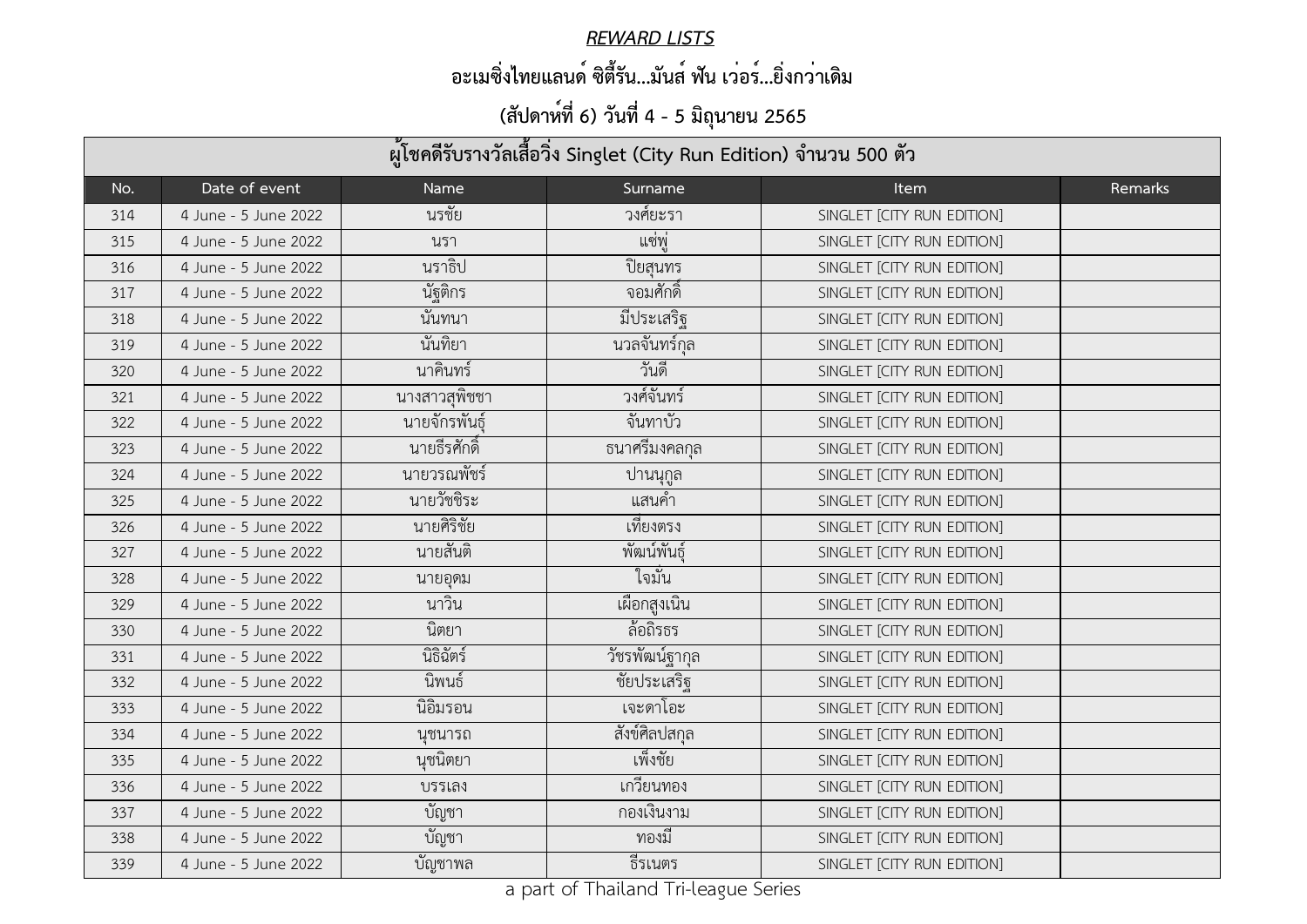#### *REWARD LISTS*

### **อะเมซิ่งไทยแลนด์ ซิตี้รัน...มันส์ ฟัน เว่อร์...ยิ่งกว่าเดิม**

| ผู้โชคดีรับรางวัลเสื้อวิ่ง Singlet (City Run Edition) จำนวน 500 ตัว |                      |                |                |                            |         |  |
|---------------------------------------------------------------------|----------------------|----------------|----------------|----------------------------|---------|--|
| No.                                                                 | Date of event        | Name           | Surname        | <b>Item</b>                | Remarks |  |
| 340                                                                 | 4 June - 5 June 2022 | บุญฤทธิ        | ิสกุลวัฒนา     | SINGLET [CITY RUN EDITION] |         |  |
| 341                                                                 | 4 June - 5 June 2022 | บุญสิตา        | กิตติคุณานันท์ | SINGLET [CITY RUN EDITION] |         |  |
| 342                                                                 | 4 June - 5 June 2022 | บูรณพงษ์       | โกเสนารักษ์    | SINGLET [CITY RUN EDITION] |         |  |
| 343                                                                 | 4 June - 5 June 2022 | เบญจวรรณ       | สือกลาง        | SINGLET [CITY RUN EDITION] |         |  |
| 344                                                                 | 4 June - 5 June 2022 | เบญญา          | เฉลิมพันธ์ชัย  | SINGLET [CITY RUN EDITION] |         |  |
| 345                                                                 | 4 June - 5 June 2022 | ประจวบ         | วงศ์มณีโรจน์   | SINGLET [CITY RUN EDITION] |         |  |
| 346                                                                 | 4 June - 5 June 2022 | ประเมศฐ์       | ธนโชคศิริรัตน์ | SINGLET [CITY RUN EDITION] |         |  |
| 347                                                                 | 4 June - 5 June 2022 | ปริญญา         | เชียวชูกุล     | SINGLET [CITY RUN EDITION] |         |  |
| 348                                                                 | 4 June - 5 June 2022 | ปรีชา          | พงศาสนองกุล    | SINGLET [CITY RUN EDITION] |         |  |
| 349                                                                 | 4 June - 5 June 2022 | ปัญญาทร        | หวังชูธรรม     | SINGLET [CITY RUN EDITION] |         |  |
| 350                                                                 | 4 June - 5 June 2022 | ปัญญาพล        | อุไรพันธุ์     | SINGLET [CITY RUN EDITION] |         |  |
| 351                                                                 | 4 June - 5 June 2022 | ปัทมาภรณ์      | จริยเดชกุศล    | SINGLET [CITY RUN EDITION] |         |  |
| 352                                                                 | 4 June - 5 June 2022 | ปิติชาติ       | ไชยเสนา        | SINGLET [CITY RUN EDITION] |         |  |
| 353                                                                 | 4 June - 5 June 2022 | ปิติชาติ       | ไชยเสนา        | SINGLET [CITY RUN EDITION] |         |  |
| 354                                                                 | 4 June - 5 June 2022 | ปินพลอย        | สร้อยสำโรง     | SINGLET [CITY RUN EDITION] |         |  |
| 355                                                                 | 4 June - 5 June 2022 | ปินพลอย        | สร้อยสำโรง     | SINGLET [CITY RUN EDITION] |         |  |
| 356                                                                 | 4 June - 5 June 2022 | ปิยชาติ        | ปัจฉิมนันท์    | SINGLET [CITY RUN EDITION] |         |  |
| 357                                                                 | 4 June - 5 June 2022 | ปิยนุช         | วรัญญูวงศ์     | SINGLET [CITY RUN EDITION] |         |  |
| 358                                                                 | 4 June - 5 June 2022 | ปิยพงษ์        | สาโพนทัน       | SINGLET [CITY RUN EDITION] |         |  |
| 359                                                                 | 4 June - 5 June 2022 | ปูชิดา         | ดานอย          | SINGLET [CITY RUN EDITION] |         |  |
| 360                                                                 | 4 June - 5 June 2022 | ผดุงศักดิ์     | รุงรัตน์       | SINGLET [CITY RUN EDITION] |         |  |
| 361                                                                 | 4 June - 5 June 2022 | พ.ต.ท.เลิศวุฒิ | ้กุหลาบแก้ว    | SINGLET [CITY RUN EDITION] |         |  |
| 362                                                                 | 4 June - 5 June 2022 | พจนีย์         | วรวิชญ์        | SINGLET [CITY RUN EDITION] |         |  |
| 363                                                                 | 4 June - 5 June 2022 | พชร            | จินตนากาญจน    | SINGLET [CITY RUN EDITION] |         |  |
| 364                                                                 | 4 June - 5 June 2022 | พรเทพ          | บุญยกิจโณทัย   | SINGLET [CITY RUN EDITION] |         |  |
| 365                                                                 | 4 June - 5 June 2022 | พรรณพร         | สีทา           | SINGLET [CITY RUN EDITION] |         |  |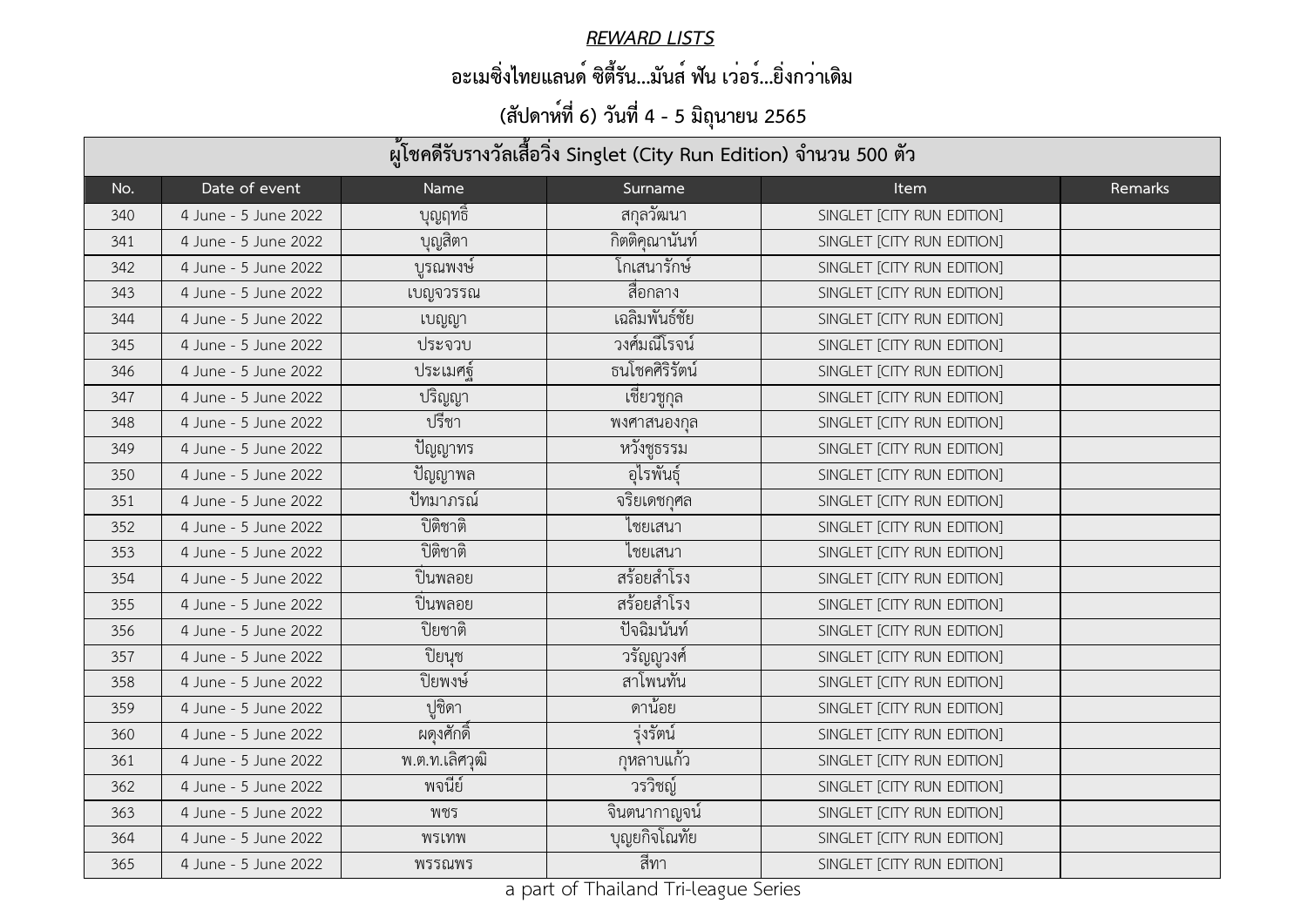#### *REWARD LISTS*

### **อะเมซิ่งไทยแลนด์ ซิตี้รัน...มันส์ ฟัน เว่อร์...ยิ่งกว่าเดิม**

| ผู้โชคดีรับรางวัลเสื้อวิ่ง Singlet (City Run Edition) จำนวน 500 ตัว |                      |             |                      |                            |                |  |
|---------------------------------------------------------------------|----------------------|-------------|----------------------|----------------------------|----------------|--|
| No.                                                                 | Date of event        | <b>Name</b> | Surname              | <b>Item</b>                | <b>Remarks</b> |  |
| 366                                                                 | 4 June - 5 June 2022 | พรวิษณุ     | เมตตาประเสริฐ        | SINGLET [CITY RUN EDITION] |                |  |
| 367                                                                 | 4 June - 5 June 2022 | พรศิริ      | จันทร์น้ำใส          | SINGLET [CITY RUN EDITION] |                |  |
| 368                                                                 | 4 June - 5 June 2022 | พลพืพัฒน์   | อินต๊ะธานี           | SINGLET [CITY RUN EDITION] |                |  |
| 369                                                                 | 4 June - 5 June 2022 | พันธศักดิ์  | วัฒนะวานิช           | SINGLET [CITY RUN EDITION] |                |  |
| 370                                                                 | 4 June - 5 June 2022 | พาสนา       | มวงคง                | SINGLET [CITY RUN EDITION] |                |  |
| 371                                                                 | 4 June - 5 June 2022 | พิพัฒน์     | เนตรน์อย             | SINGLET [CITY RUN EDITION] |                |  |
| 372                                                                 | 4 June - 5 June 2022 | พิมพ์วดี    | ิสรการ               | SINGLET [CITY RUN EDITION] |                |  |
| 373                                                                 | 4 June - 5 June 2022 | พิสิษฐ์     | วงศ์ตระกูลชัย        | SINGLET [CITY RUN EDITION] |                |  |
| 374                                                                 | 4 June - 5 June 2022 | ไพฑูรย์     | ศรีทองพิทักษ์        | SINGLET [CITY RUN EDITION] |                |  |
| 375                                                                 | 4 June - 5 June 2022 | ภัคนภา      | โพธิ์วัฒนะชัย        | SINGLET [CITY RUN EDITION] |                |  |
| 376                                                                 | 4 June - 5 June 2022 | ภัณฑิรา     | จิราวัฒนานุรักษ์     | SINGLET [CITY RUN EDITION] |                |  |
| 377                                                                 | 4 June - 5 June 2022 | ภัทรจิต     | จันทร์ศรี            | SINGLET [CITY RUN EDITION] |                |  |
| 378                                                                 | 4 June - 5 June 2022 | ภัทรพล      | เพลินมาลัย           | SINGLET [CITY RUN EDITION] |                |  |
| 379                                                                 | 4 June - 5 June 2022 | ภัทรวรรณ    | ฐิติใชโย             | SINGLET [CITY RUN EDITION] |                |  |
| 380                                                                 | 4 June - 5 June 2022 | ฏวนัตถ์     | กระบัตทอง            | SINGLET [CITY RUN EDITION] |                |  |
| 381                                                                 | 4 June - 5 June 2022 | ิมงคล       | แน่นอุดร             | SINGLET [CITY RUN EDITION] |                |  |
| 382                                                                 | 4 June - 5 June 2022 | มงคล        | ้ แก้วบ <i>ุ</i> ตดา | SINGLET [CITY RUN EDITION] |                |  |
| 383                                                                 | 4 June - 5 June 2022 | ิมงคล       | รักการ               | SINGLET [CITY RUN EDITION] |                |  |
| 384                                                                 | 4 June - 5 June 2022 | มที่รา      | พยัคฆนันทน์          | SINGLET [CITY RUN EDITION] |                |  |
| 385                                                                 | 4 June - 5 June 2022 | มนตรี       | ถมยาภักดี            | SINGLET [CITY RUN EDITION] |                |  |
| 386                                                                 | 4 June - 5 June 2022 | มลธิรา      | ์ คำคูณ              | SINGLET [CITY RUN EDITION] |                |  |
| 387                                                                 | 4 June - 5 June 2022 | มะดาโอะ     | ฮาลูมะ               | SINGLET [CITY RUN EDITION] |                |  |
| 388                                                                 | 4 June - 5 June 2022 | ิมาตรฤดิ    | พุทธสุวรรณ           | SINGLET [CITY RUN EDITION] |                |  |
| 389                                                                 | 4 June - 5 June 2022 | มานพ        | ศรีคำขลิบ            | SINGLET [CITY RUN EDITION] |                |  |
| 390                                                                 | 4 June - 5 June 2022 | เมธิรา      | คำเวียงสา            | SINGLET [CITY RUN EDITION] |                |  |
| 391                                                                 | 4 June - 5 June 2022 | เมษราศี     | รักเมือง             | SINGLET [CITY RUN EDITION] |                |  |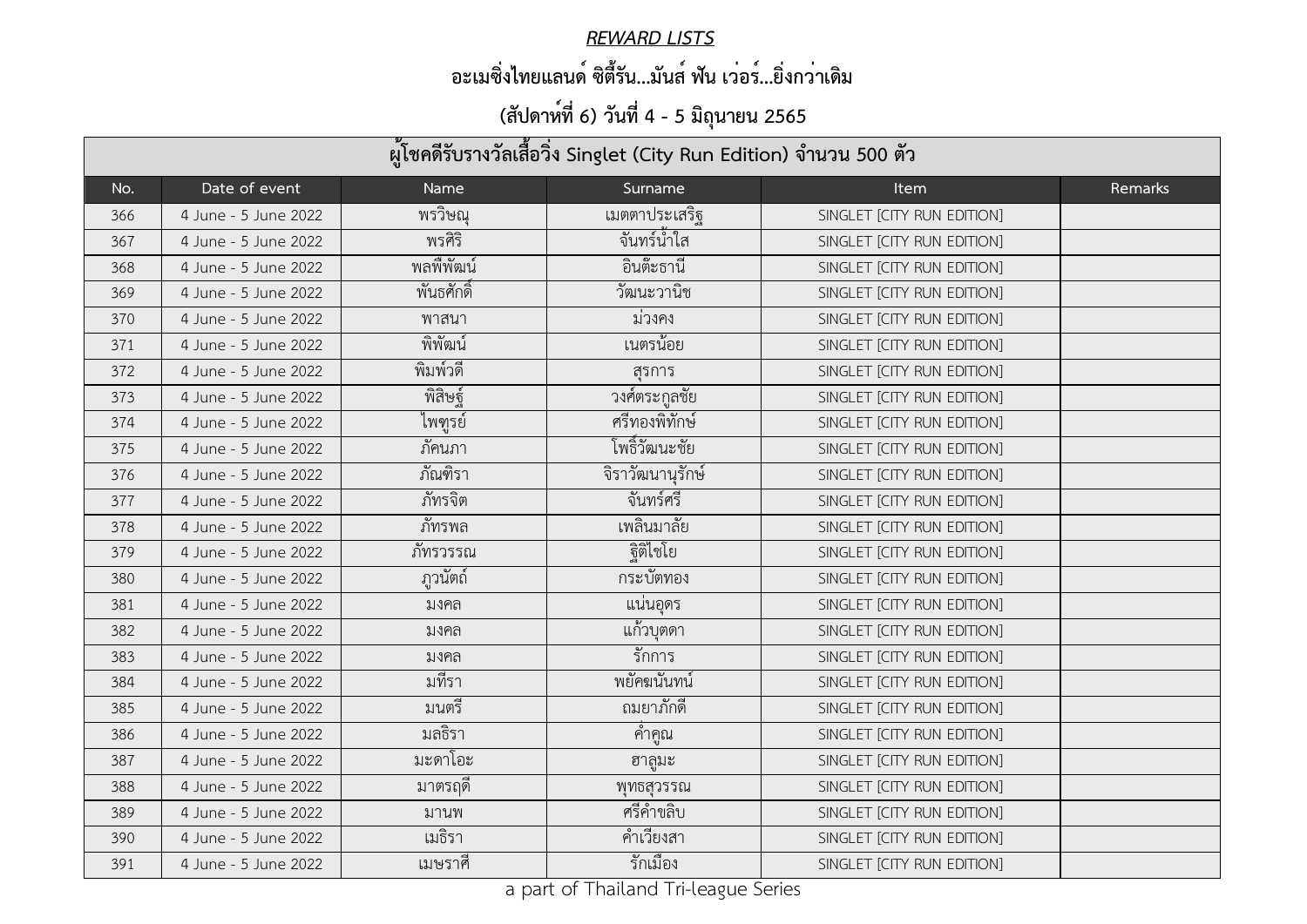#### *REWARD LISTS*

### **อะเมซิ่งไทยแลนด์ ซิตี้รัน...มันส์ ฟัน เว่อร์...ยิ่งกว่าเดิม**

| ผู้โชคดีรับรางวัลเสื้อวิ่ง Singlet (City Run Edition) จำนวน 500 ตัว |                      |            |                  |                            |         |  |
|---------------------------------------------------------------------|----------------------|------------|------------------|----------------------------|---------|--|
| No.                                                                 | Date of event        | Name       | Surname          | <b>Item</b>                | Remarks |  |
| 392                                                                 | 4 June - 5 June 2022 | ยงยุทธ     | ธนวิชัยกุล       | SINGLET [CITY RUN EDITION] |         |  |
| 393                                                                 | 4 June - 5 June 2022 | ยอดชาย     | ตั้งศิริ         | SINGLET [CITY RUN EDITION] |         |  |
| 394                                                                 | 4 June - 5 June 2022 | ยพดิ       | คีรี             | SINGLET [CITY RUN EDITION] |         |  |
| 395                                                                 | 4 June - 5 June 2022 | โยษิตา     | แสงสงวน          | SINGLET [CITY RUN EDITION] |         |  |
| 396                                                                 | 4 June - 5 June 2022 | รชต        | แซ่ก้วย          | SINGLET [CITY RUN EDITION] |         |  |
| 397                                                                 | 4 June - 5 June 2022 | รฐา        | ศรีบุศราคัม      | SINGLET [CITY RUN EDITION] |         |  |
| 398                                                                 | 4 June - 5 June 2022 | รดา        | จรัสประพาห       | SINGLET [CITY RUN EDITION] |         |  |
| 399                                                                 | 4 June - 5 June 2022 | ระพีพันธ์  | สืบเหล่ารบ       | SINGLET [CITY RUN EDITION] |         |  |
| 400                                                                 | 4 June - 5 June 2022 | รักชนก     | วงศ์ธนาสุนทร     | SINGLET [CITY RUN EDITION] |         |  |
| 401                                                                 | 4 June - 5 June 2022 | รังสรรค์   | สิงห์โต          | SINGLET [CITY RUN EDITION] |         |  |
| 402                                                                 | 4 June - 5 June 2022 | รัชฎา      | ้คำสวัสดิ์       | SINGLET [CITY RUN EDITION] |         |  |
| 403                                                                 | 4 June - 5 June 2022 | รัชนีกร    | สายสมร           | SINGLET [CITY RUN EDITION] |         |  |
| 404                                                                 | 4 June - 5 June 2022 | เริงศักดิ์ | อังศธรรมรัตน์    | SINGLET [CITY RUN EDITION] |         |  |
| 405                                                                 | 4 June - 5 June 2022 | เล็ก       | ไตรทิพย์         | SINGLET [CITY RUN EDITION] |         |  |
| 406                                                                 | 4 June - 5 June 2022 | เล็ก       | น่ารัก           | SINGLET [CITY RUN EDITION] |         |  |
| 407                                                                 | 4 June - 5 June 2022 | เลอพงค์    | พลเพชร           | SINGLET [CITY RUN EDITION] |         |  |
| 408                                                                 | 4 June - 5 June 2022 | วงศ์บวร    | ผัสดี            | SINGLET [CITY RUN EDITION] |         |  |
| 409                                                                 | 4 June - 5 June 2022 | วรพจน์     | สัมพันธ์ไพศาลสุข | SINGLET [CITY RUN EDITION] |         |  |
| 410                                                                 | 4 June - 5 June 2022 | วรรณดิ     | ู<br>บัวแก้ว     | SINGLET [CITY RUN EDITION] |         |  |
| 411                                                                 | 4 June - 5 June 2022 | วรรณา      | บุญปลืม          | SINGLET [CITY RUN EDITION] |         |  |
| 412                                                                 | 4 June - 5 June 2022 | วรวิทย์    | ไพศาลวิภัชพงศ์   | SINGLET [CITY RUN EDITION] |         |  |
| 413                                                                 | 4 June - 5 June 2022 | วรวิทย์    | ไพศาลวิภัชพงศ์   | SINGLET [CITY RUN EDITION] |         |  |
| 414                                                                 | 4 June - 5 June 2022 | วรวุธ      | สิทธิพรมงคล      | SINGLET [CITY RUN EDITION] |         |  |
| 415                                                                 | 4 June - 5 June 2022 | วรัญญู     | เอกปิยะกุล       | SINGLET [CITY RUN EDITION] |         |  |
| 416                                                                 | 4 June - 5 June 2022 | วรัตถ์     | ประสบวิทยา       | SINGLET [CITY RUN EDITION] |         |  |
| 417                                                                 | 4 June - 5 June 2022 | วรางคณา    | สารศิลป์         | SINGLET [CITY RUN EDITION] |         |  |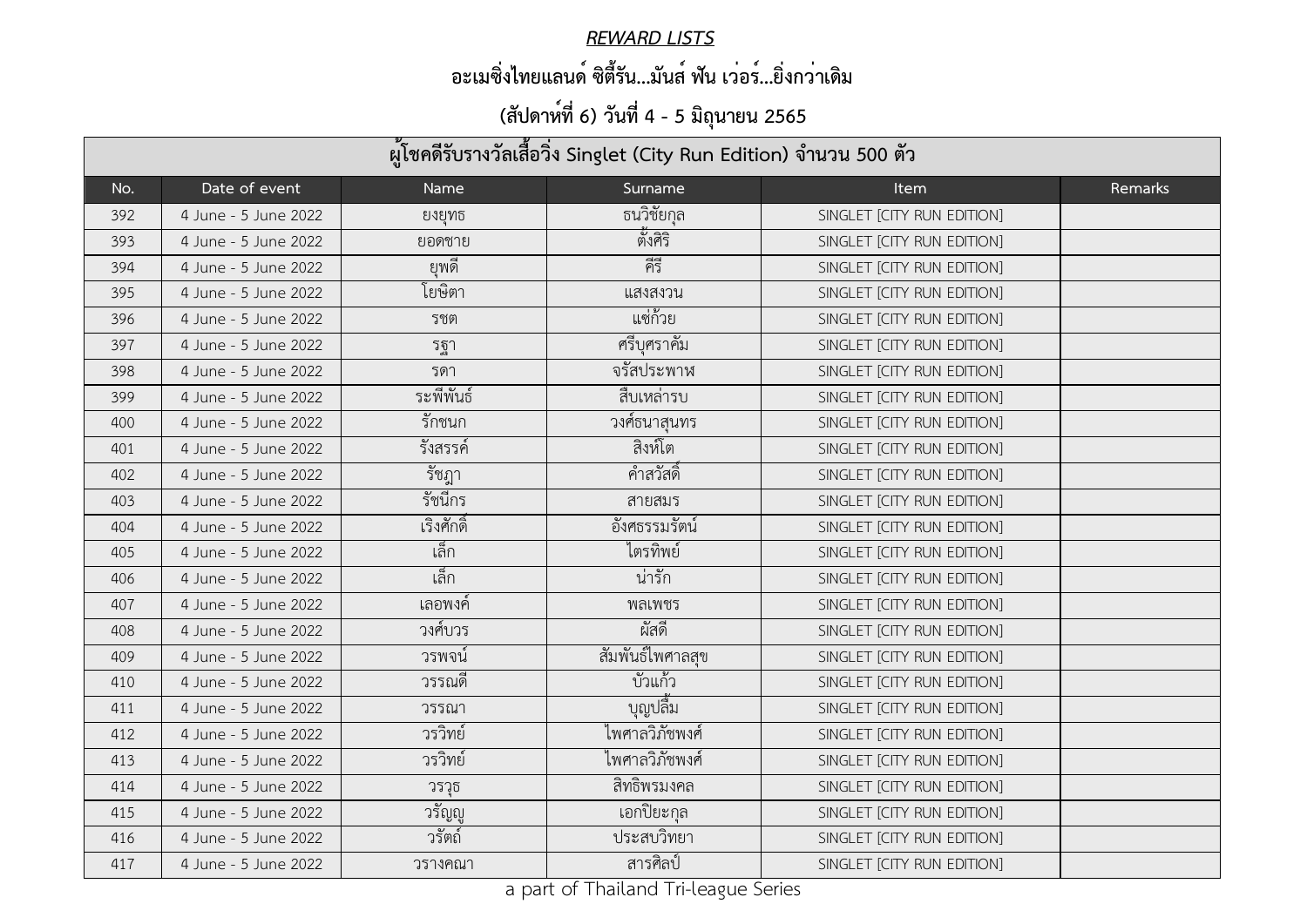#### *REWARD LISTS*

### **อะเมซิ่งไทยแลนด์ ซิตี้รัน...มันส์ ฟัน เว่อร์...ยิ่งกว่าเดิม**

| ผู้โชคดีรับรางวัลเสื้อวิ่ง Singlet (City Run Edition) จำนวน 500 ตัว |                      |            |                   |                            |         |  |
|---------------------------------------------------------------------|----------------------|------------|-------------------|----------------------------|---------|--|
| No.                                                                 | Date of event        | Name       | Surname           | <b>Item</b>                | Remarks |  |
| 418                                                                 | 4 June - 5 June 2022 | วราพร      | ี รักจุล          | SINGLET [CITY RUN EDITION] |         |  |
| 419                                                                 | 4 June - 5 June 2022 | วรุตม์     | เวหฺวรรณ          | SINGLET [CITY RUN EDITION] |         |  |
| 420                                                                 | 4 June - 5 June 2022 | วสันต์     | คาดการณ์ไกล       | SINGLET [CITY RUN EDITION] |         |  |
| 421                                                                 | 4 June - 5 June 2022 | วสุ        | ไพบูลย์ศิริ       | SINGLET [CITY RUN EDITION] |         |  |
| 422                                                                 | 4 June - 5 June 2022 | วันชัย     | เกิดมงคล          | SINGLET [CITY RUN EDITION] |         |  |
| 423                                                                 | 4 June - 5 June 2022 | วันทนีย์   | พันธุมวัทก์       | SINGLET [CITY RUN EDITION] |         |  |
| 424                                                                 | 4 June - 5 June 2022 | วิชญ์พล    | วินิโย            | SINGLET [CITY RUN EDITION] |         |  |
| 425                                                                 | 4 June - 5 June 2022 | วิชัย      | จิตรไชยโรจน์      | SINGLET [CITY RUN EDITION] |         |  |
| 426                                                                 | 4 June - 5 June 2022 | วิฑูรย์    | ทิพย์รม           | SINGLET [CITY RUN EDITION] |         |  |
| 427                                                                 | 4 June - 5 June 2022 | วินัย      | ปิ้งพิพัฒน์ตระกูล | SINGLET [CITY RUN EDITION] |         |  |
| 428                                                                 | 4 June - 5 June 2022 | วินัย      | พัวประเสริฐสุข    | SINGLET [CITY RUN EDITION] |         |  |
| 429                                                                 | 4 June - 5 June 2022 | วิภา       | ชื่นอารมณ์        | SINGLET [CITY RUN EDITION] |         |  |
| 430                                                                 | 4 June - 5 June 2022 | วิรัตน์    | แดงท่าขาม         | SINGLET [CITY RUN EDITION] |         |  |
| 431                                                                 | 4 June - 5 June 2022 | วิไล       | ปูเต๊ะ            | SINGLET [CITY RUN EDITION] |         |  |
| 432                                                                 | 4 June - 5 June 2022 | วิไล       | วรศีตกาลกุล       | SINGLET [CITY RUN EDITION] |         |  |
| 433                                                                 | 4 June - 5 June 2022 | วีระวัฒน์  | สมทบบูรณะ         | SINGLET [CITY RUN EDITION] |         |  |
| 434                                                                 | 4 June - 5 June 2022 | วีระศักดิ์ | ประสาทเขตต์การ    | SINGLET [CITY RUN EDITION] |         |  |
| 435                                                                 | 4 June - 5 June 2022 | วุฒิชัย    | พรรณาผลากูล       | SINGLET [CITY RUN EDITION] |         |  |
| 436                                                                 | 4 June - 5 June 2022 | ศศมน       | นิมชูชีพ          | SINGLET [CITY RUN EDITION] |         |  |
| 437                                                                 | 4 June - 5 June 2022 | ศักดินา    | ์ศิลาวงศ์สวัสดิ์  | SINGLET [CITY RUN EDITION] |         |  |
| 438                                                                 | 4 June - 5 June 2022 | ศิลา       | ิสดสุน            | SINGLET [CITY RUN EDITION] |         |  |
| 439                                                                 | 4 June - 5 June 2022 | ศิวพงศ์    | สุขแย็ม           | SINGLET [CITY RUN EDITION] |         |  |
| 440                                                                 | 4 June - 5 June 2022 | ศทธา       | ธิราพรต           | SINGLET [CITY RUN EDITION] |         |  |
| 441                                                                 | 4 June - 5 June 2022 | ศุภชัย     | บุญช่วย           | SINGLET [CITY RUN EDITION] |         |  |
| 442                                                                 | 4 June - 5 June 2022 | สติมา      | เฉลิมมิตร         | SINGLET [CITY RUN EDITION] |         |  |
| 443                                                                 | 4 June - 5 June 2022 | สมเกียรติ  | และเลิศผล         | SINGLET [CITY RUN EDITION] |         |  |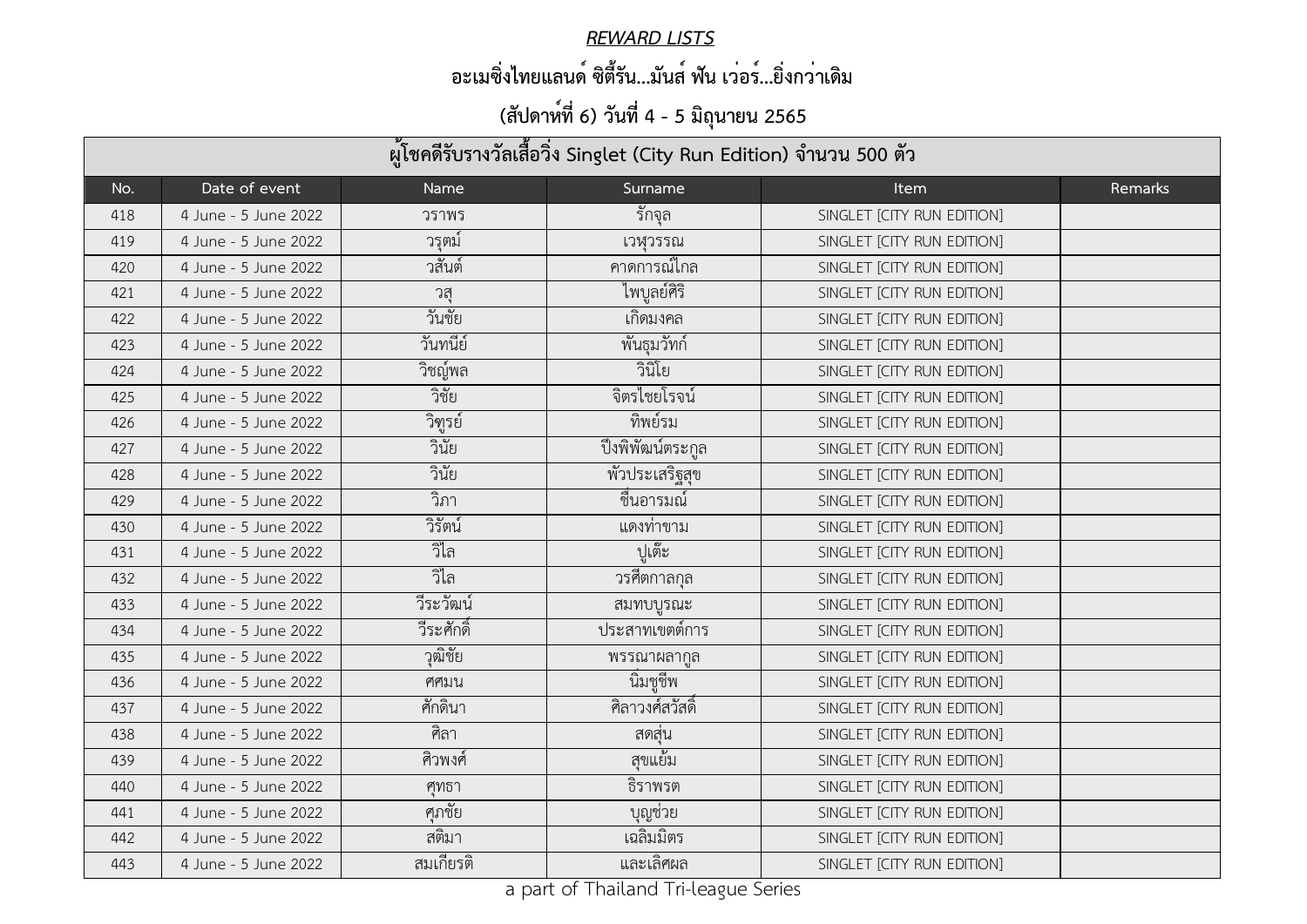#### *REWARD LISTS*

### **อะเมซิ่งไทยแลนด์ ซิตี้รัน...มันส์ ฟัน เว่อร์...ยิ่งกว่าเดิม**

| ผู้โชคดีรับรางวัลเสื้อวิ่ง Singlet (City Run Edition) จำนวน 500 ตัว |                      |             |                 |                            |         |  |
|---------------------------------------------------------------------|----------------------|-------------|-----------------|----------------------------|---------|--|
| No.                                                                 | Date of event        | <b>Name</b> | Surname         | <b>Item</b>                | Remarks |  |
| 444                                                                 | 4 June - 5 June 2022 | สมบัติ      | รวมสุข          | SINGLET [CITY RUN EDITION] |         |  |
| 445                                                                 | 4 June - 5 June 2022 | สมบัติ      | เอียมหรุ่น      | SINGLET [CITY RUN EDITION] |         |  |
| 446                                                                 | 4 June - 5 June 2022 | สมบูรณ์     | รุจิวรรณศรี     | SINGLET [CITY RUN EDITION] |         |  |
| 447                                                                 | 4 June - 5 June 2022 | สมบูรณ์     | สว่างสรัตน์     | SINGLET [CITY RUN EDITION] |         |  |
| 448                                                                 | 4 June - 5 June 2022 | สมประสงค์   | วิศลดิลกพันธ์   | SINGLET [CITY RUN EDITION] |         |  |
| 449                                                                 | 4 June - 5 June 2022 | สมศักดิ์    | พงศ์ชวลิตกุล    | SINGLET [CITY RUN EDITION] |         |  |
| 450                                                                 | 4 June - 5 June 2022 | สวราชย์     | ชุมภูทอง        | SINGLET [CITY RUN EDITION] |         |  |
| 451                                                                 | 4 June - 5 June 2022 | สัญญา       | เทพอุด          | SINGLET [CITY RUN EDITION] |         |  |
| 452                                                                 | 4 June - 5 June 2022 | ้สัมฤทธิ์   | เหลืองเอียม     | SINGLET [CITY RUN EDITION] |         |  |
| 453                                                                 | 4 June - 5 June 2022 | สุขุม       | ภุมรินทร์วรากุล | SINGLET [CITY RUN EDITION] |         |  |
| 454                                                                 | 4 June - 5 June 2022 | สชาติ       | สฺธีรพรชัย      | SINGLET [CITY RUN EDITION] |         |  |
| 455                                                                 | 4 June - 5 June 2022 | สุทธินันท์  | Srisawang       | SINGLET [CITY RUN EDITION] |         |  |
| 456                                                                 | 4 June - 5 June 2022 | สุพรชัย     | พัฒนาพารา       | SINGLET [CITY RUN EDITION] |         |  |
| 457                                                                 | 4 June - 5 June 2022 | สุภภเสฏฐ์   | สุทธิประเสริฐ   | SINGLET [CITY RUN EDITION] |         |  |
| 458                                                                 | 4 June - 5 June 2022 | สภาพร       | พิสุทธิพร       | SINGLET [CITY RUN EDITION] |         |  |
| 459                                                                 | 4 June - 5 June 2022 | สุภาภรณ์    | ไพศาลมงคลเสรี   | SINGLET [CITY RUN EDITION] |         |  |
| 460                                                                 | 4 June - 5 June 2022 | สุรัตน์     | ้เพ็ญเสวี       | SINGLET [CITY RUN EDITION] |         |  |
| 461                                                                 | 4 June - 5 June 2022 | สุรีย์      | ชางวณิชกุล      | SINGLET [CITY RUN EDITION] |         |  |
| 462                                                                 | 4 June - 5 June 2022 | สุรีรัตน์   | ้ครูพันธ์       | SINGLET [CITY RUN EDITION] |         |  |
| 463                                                                 | 4 June - 5 June 2022 | สุวรรณี     | ดังพิมาย        | SINGLET [CITY RUN EDITION] |         |  |
| 464                                                                 | 4 June - 5 June 2022 | สุวิทย์     | เอียมสุรีย์วรรณ | SINGLET [CITY RUN EDITION] |         |  |
| 465                                                                 | 4 June - 5 June 2022 | เสกสรรค์    | พลอยมุข         | SINGLET [CITY RUN EDITION] |         |  |
| 466                                                                 | 4 June - 5 June 2022 | เสวลักษณ์   | ภัทรวงษ์วิเศษ   | SINGLET [CITY RUN EDITION] |         |  |
| 467                                                                 | 4 June - 5 June 2022 | แสนพล       | ิสันติโสภณกุล   | SINGLET [CITY RUN EDITION] |         |  |
| 468                                                                 | 4 June - 5 June 2022 | โสพัส       | สังขกรมานิต     | SINGLET [CITY RUN EDITION] |         |  |
| 469                                                                 | 4 June - 5 June 2022 | โสรยา       | สลักษณานนท์     | SINGLET [CITY RUN EDITION] |         |  |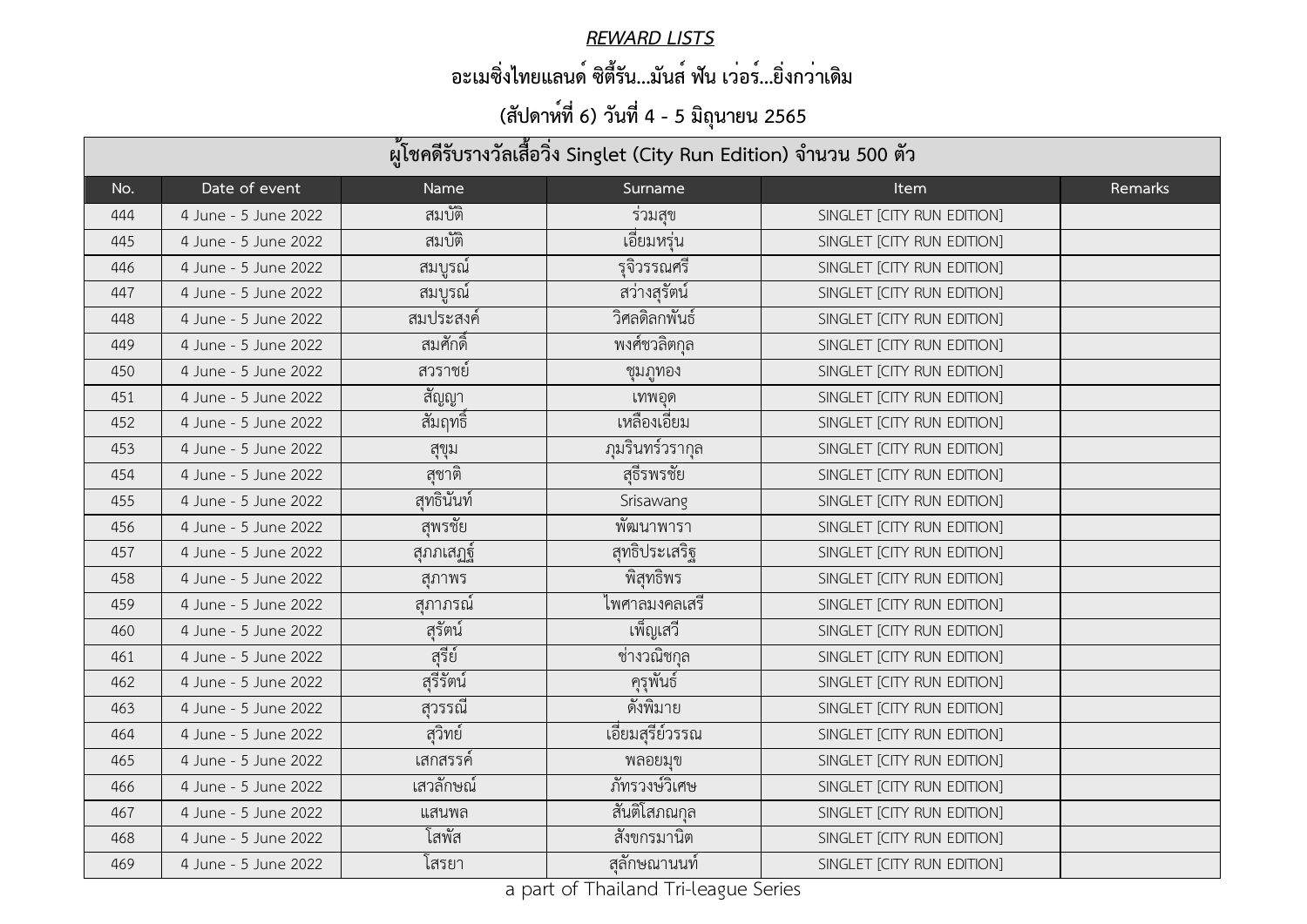#### *REWARD LISTS*

### **อะเมซิ่งไทยแลนด์ ซิตี้รัน...มันส์ ฟัน เว่อร์...ยิ่งกว่าเดิม**

| ผู้โชคดีรับรางวัลเสื้อวิ่ง Singlet (City Run Edition) จำนวน 500 ตัว |                      |             |                      |                            |         |  |
|---------------------------------------------------------------------|----------------------|-------------|----------------------|----------------------------|---------|--|
| No.                                                                 | Date of event        | <b>Name</b> | Surname              | <b>Item</b>                | Remarks |  |
| 470                                                                 | 4 June - 5 June 2022 | โสรัชช์     | จันทนบุบผา           | SINGLET [CITY RUN EDITION] |         |  |
| 471                                                                 | 4 June - 5 June 2022 | หทัยรัตน์   | วิชัดิษฐ             | SINGLET [CITY RUN EDITION] |         |  |
| 472                                                                 | 4 June - 5 June 2022 | อดุล        | ศรีวารี              | SINGLET [CITY RUN EDITION] |         |  |
| 473                                                                 | 4 June - 5 June 2022 | อธิศา       | ิลักษณะตระกูล        | SINGLET [CITY RUN EDITION] |         |  |
| 474                                                                 | 4 June - 5 June 2022 | อธิแ        | ี บุญตานนท์          | SINGLET [CITY RUN EDITION] |         |  |
| 475                                                                 | 4 June - 5 June 2022 | ้อนันต์     | สุวัฒนสุข            | SINGLET [CITY RUN EDITION] |         |  |
| 476                                                                 | 4 June - 5 June 2022 | อนุกูล      | เกียรติขวัญบุตร      | SINGLET [CITY RUN EDITION] |         |  |
| 477                                                                 | 4 June - 5 June 2022 | ้อนชา       | อินทิ                | SINGLET [CITY RUN EDITION] |         |  |
| 478                                                                 | 4 June - 5 June 2022 | อนุวัตร     | สมพงษ์               | SINGLET [CITY RUN EDITION] |         |  |
| 479                                                                 | 4 June - 5 June 2022 | อนุสรณ์     | มนต์อินทร์           | SINGLET [CITY RUN EDITION] |         |  |
| 480                                                                 | 4 June - 5 June 2022 | อภิชัย      | อัมพวันวงศ์          | SINGLET [CITY RUN EDITION] |         |  |
| 481                                                                 | 4 June - 5 June 2022 | ้อภิศักดิ์  | บุญธนกิจ             | SINGLET [CITY RUN EDITION] |         |  |
| 482                                                                 | 4 June - 5 June 2022 | ้อภิสิทธิ์  | บุศยาจารย์           | SINGLET [CITY RUN EDITION] |         |  |
| 483                                                                 | 4 June - 5 June 2022 | อมรรัตน์    | กาญจนกิติ            | SINGLET [CITY RUN EDITION] |         |  |
| 484                                                                 | 4 June - 5 June 2022 | ้อมลวรรณ    | คงดี                 | SINGLET [CITY RUN EDITION] |         |  |
| 485                                                                 | 4 June - 5 June 2022 | อรจิรา      | ศรีสรินทร์           | SINGLET [CITY RUN EDITION] |         |  |
| 486                                                                 | 4 June - 5 June 2022 | อรชร        | ิสุดสงวน             | SINGLET [CITY RUN EDITION] |         |  |
| 487                                                                 | 4 June - 5 June 2022 | ้อรพินท์    | ้<br>เชียวชาญกลจักร์ | SINGLET [CITY RUN EDITION] |         |  |
| 488                                                                 | 4 June - 5 June 2022 | อริย์ธัช    | เริ่มกุล             | SINGLET [CITY RUN EDITION] |         |  |
| 489                                                                 | 4 June - 5 June 2022 | อัจฉรา      | พุทธาริ              | SINGLET [CITY RUN EDITION] |         |  |
| 490                                                                 | 4 June - 5 June 2022 | อัษฎาวัชร์  | คะเณย์               | SINGLET [CITY RUN EDITION] |         |  |
| 491                                                                 | 4 June - 5 June 2022 | อัสนัย      | โลหะสัมมากุล         | SINGLET [CITY RUN EDITION] |         |  |
| 492                                                                 | 4 June - 5 June 2022 | อำนวย       | ผงทอง                | SINGLET [CITY RUN EDITION] |         |  |
| 493                                                                 | 4 June - 5 June 2022 | อำนาจ       | มายประเสริฐ          | SINGLET [CITY RUN EDITION] |         |  |
| 494                                                                 | 4 June - 5 June 2022 | อิทธิพัฒน์  | จิตรบรรจง            | SINGLET [CITY RUN EDITION] |         |  |
| 495                                                                 | 4 June - 5 June 2022 | อิสสระ      | ้วชีระโวทาน          | SINGLET [CITY RUN EDITION] |         |  |